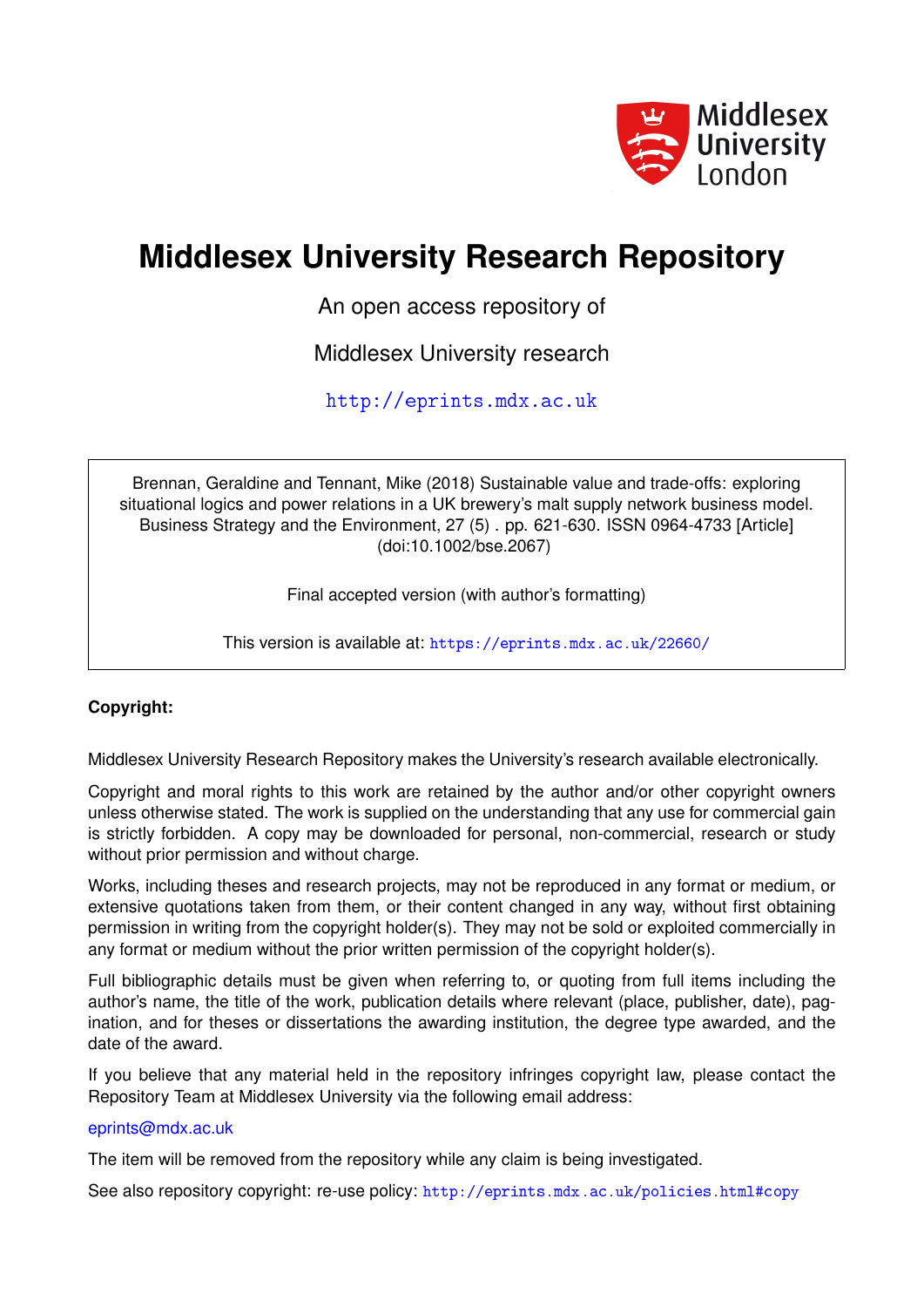#### **Sustainable value and trade-offs: exploring situational logics and power relations in a UK brewery's malt supply network business model<sup>1</sup>**

#### Dr Geraldine Brennan<sup>1,2</sup> & Dr Mike Tennant<sup>2</sup>

*<sup>1</sup> Middlesex University Business School, Centre for Enterprise & Economic Development Research (CEEDR), London NW4 4BT, UK*

<sup>2</sup> Imperial College London, Centre for Environmental Policy, Faculty of Natural Sciences, London SW7 1NA, UK

 *\* Corresponding author: g.brennan@mdx.ac.uk* 

- Conceptualising firms from a business ecosystem, value-, or supply- network perspective captures the boundary-spanning nature of value creation. However, the relationship dynamics that enable or inhibit sustainable value creation, as well as the understanding of how to resolve trade-offs in sustainable supply chain management (SSCM), need to be better understood. To explore these, we present a comparative case study of how situational logics and power relations are embedded in business models within a UK brewer and its malt supply chain. The exploratory case illustrates how network-centric business model innovation (BMI) resolves the trade-off between economic and environmental value through the prioritisation of sustainability-related 'cultural' resources. These findings suggest that organisations seeking to implement sustainable supply networks need to pay greater attention to how they use business model innovation to institutionalise *situational logics* that enable or inhibit sustainable value creation and resolve trade-offs.
- **Key words:** Margaret Archer, resource configurations, sustainable business model innovation, trade-offs, situational logics
- 
- 

 11/09/2017 Accepted for Publication by *Business Strategy & Environment – Special Issue Delivering Sustainability in Supply Networks* Forthcoming 2017, Guest Editors: Emmanuel Josserand, Sarah Kaine and Natalia Nikolova, UTS Business School, University of Technology Sydney, Australia.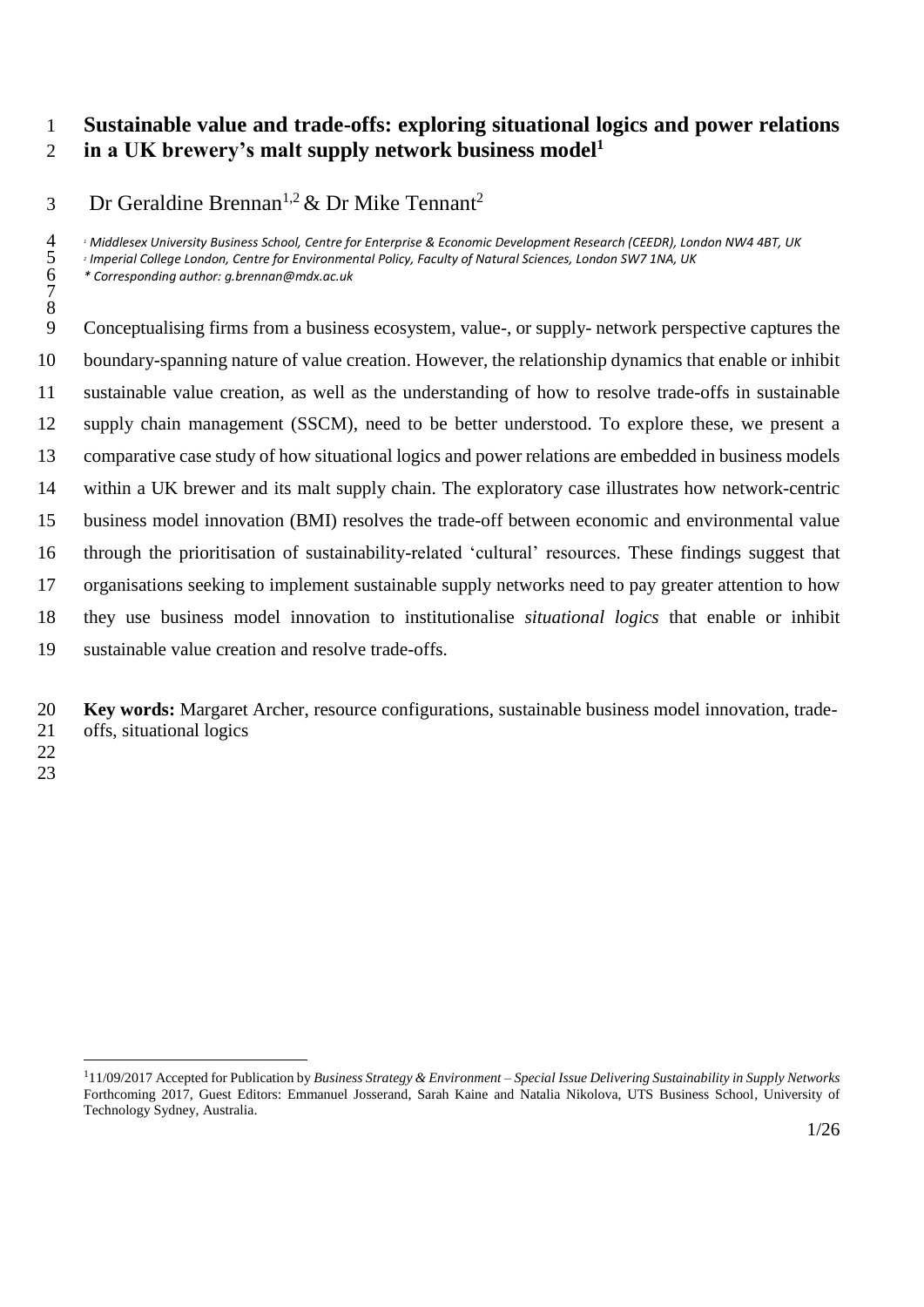#### **1. Introduction**

 Business ecosystems (Moore, 1996), value networks (Allee, 2000), supply chain management (SCM) (Schaltegger & Burritt, 2014), supply networks (Braziotis et al. 2013), and business model concepts, variously defined, all emerged in recognition that firms are embedded in networks of exchange relationships (Normann & Ramirez, 1993). A firm's activities are interdependent with its partners and 29 value creation is boundary-spanning (Zott et al. 2011; Zott & Amit, 2010; Gold et al. 2010; Dyer & Singh 1998; Lavie, 2006). Despite the plurality of these conceptualizations a key commonality is the importance of *relationships* between actors at individual, organisational, inter-organisational and societal levels (Lepak et al. 2007).

 Firms are influential actors that can act as catalysts or barriers to addressing 'unsustainability' given their ability to change their normative settings, generate concrete actions and actively influence stakeholders (Rauter et al. 2017). Business models *for* sustainability are viewed as a mechanism for firms to address the root causes of unsustainability, creating synergies between economic, environmental, and social value or delivering 'common good' value (Dyllick & Muff, 2016; Schaltegger et al. 2016). However, the scale and urgency of sustainability challenges warrant organisations taking relational, or 'systemic', approaches given that no single firm can address unsustainability (Roome & Louche, 2016).

 Despite the burgeoning literature on sustainable business models (SBM) and SSCM exploring sustainable value creation (Evans et al. 2017; Bocken et al. 2014; Pagell & Shevchenko, 2014; Boons & Lüdeke-Freund, 2013; Gold et al. 2010), few papers address how different supply chain business models institutionalise situational logics and related power relations nor how these business models impact on sustainable value creation and trade-offs. Questions also remain regarding the relationship dynamics that enable or inhibit value creation (Roome & Louche, 2016; Zott & Amit, 2010) and how to resolve sustainability-related trade-offs (Esafhbodi et al. 2016; Pagell & Shevchenko, 2014; Tregidga et al. 2013; Hahn & Figge, 2011).

 To address these gaps and explore the "*the complex interrelations which arise when proactive firms engage in further reaching supply chain integration*" (Gold et al. 2010:240), we present an exploratory case study of how Adnams, a UK brewer and sustainability pioneer, created novel forms of value by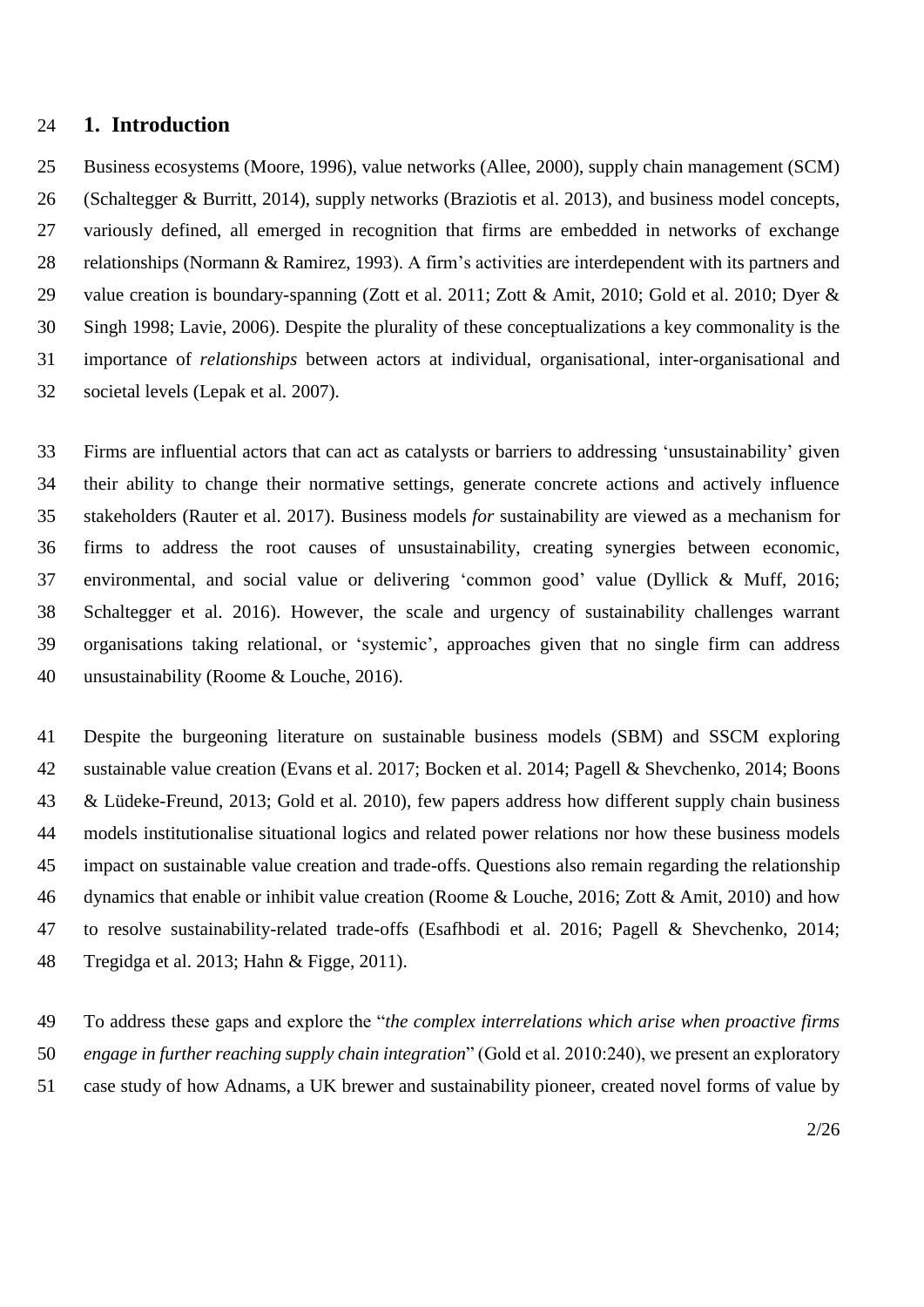revising its malt business model from a hierarchical supply chain to a supply network that prioritises environmental value creation and increased integration through direct relationships.

 We begin by reviewing the literature on value creation, business models, SSCM and explore the challenges, particularly sustainability trade-offs, associated with creating sustainable value. We outline our use of Margaret Archer's sociological work (1995) to provide insights into the value creation process, extending ideas associated with the resource-based view (RBV) and resource-dependency theory (RDT) (Peteraf & Barney, 2003; Pfeffer & Salancik, 1978). We conclude with a discussion of the implications for SSCM, SBM and sustainability trade-offs literature and demonstrate the value of using Archer's (1995) lens to illuminate how *complementary logics* can enable the creation of sustainable value and resolve *contingent trade-offs*.

# **2. Value and Sustainable Value Creation**

 The notion of value is pluralistic and often contested with different meanings and interpretations held by different actors (den Ouden, 2012). The delivery of economic value to shareholders tends to be a dominant business concern, but unpacking the process of economic value creation is not well understood despite being a focus of strategic management research (Lepak et al. 2007). Moreover, economic value creation may often destroy value for legitimate stakeholders (Stubbs & Cocklin, 2008; Roome & Louch, 2016). Firms concerned with sustainability seek win-wins, creating economic value whilst creating a positive impact and value for stakeholders (Laszlo et al. 2005; Schaltegger et al. 2016). Broader notions of value and value creation at the firm and wider societal levels are critical to addressing unsustainability (Stubbs & Cocklin, 2008; Upward & Jones, 2016). However, trade-offs between different types of value represent a formidable challenge (Pagell & Shevchenko, 2014; Tregidga et al. 2013; Hahn & Figge, 2011).

# **2.1. Value creation through creative (re-)combination of resources**

 While the literature shows that the process of value creation is often contested, a basic premise is that value is created when resources are brought together by organisations in such a way that there is a demand for the resultant product or service on the open market (Bowman & Ambrosini, 2000). Drawing from Archer (1995), the value creation process can be described as follows: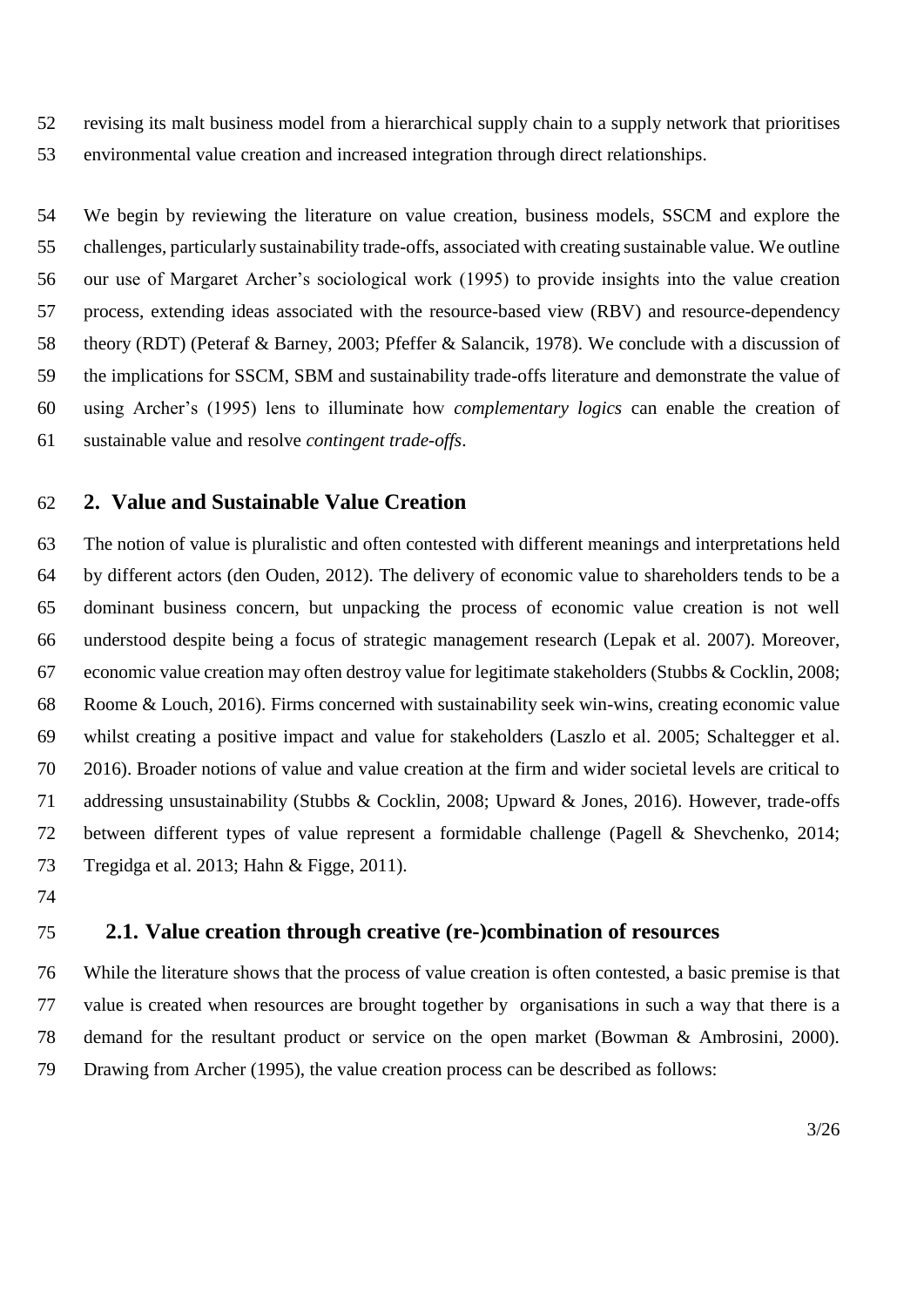- 80 Cultural and structural resources are contingently distributed between firms;
- 81 Access to different resources gives a firm bargaining power and negotiating strength in relationships;
- 83 Differential negotiating strength places partners in situational logics;
- 84 Different types of situational logics result in particular types of value being created and different trade-offs being considered.
- 

# **Cultural and structural resource distribution between firms**

 Value creation is determined by the multiple types of resources involved and how they are combined. Organisations have both structural and cultural resources (Archer, 1995): structural resources include rules such as laws, contracts and business models; and tangible assets such as input factors of production (ibid, 108); cultural resources come from "the world of ideas" (ibid, 179) and include languages, ideologies, theories, stories (Stubbs & Cocklin, 2008, Bowman & Ambrosini, 2000) and values (Harris & Crane, 2002; Linnenluecke & Griffith, 2010; Breuer & Lüdeke-Freund, 2017). Sustainability-related concepts, values and ethos are seen here as cultural resources.

 Sustainable value is created when tangible factors of production (structural resources), including processes, business models, products, services, and infrastructure, are brought into particular combinations with *ideas* of sustainability impact and sustainability *values* (cultural resources). Sustainability cultural resources include important concepts such as net positive benefits and the creation of 'common good' value (Dyllick & Muff, 2016) and sustainability values, which have recently been recognised as pivotal to sustainable BMI (Breuer & Lüdeke-Freund, 2017).

 Cultural resources ideologically condition how structural resources may be used and effect their diffusion into society, but on its own says nothing about how easy diffusion is. Linking the cultural- structure distinction with Archer's conceptualisation of power and situational logics provides a novel means to address overly-optimistic assumptions that sustainability ideas and values (cultural resources) will naturally diffuse (Fuchs et al., 2016; Harris & Crane, 2002), as well as the constraints of institutionalising sustainability which are persistently overlooked (Randles & Laasch, 2016).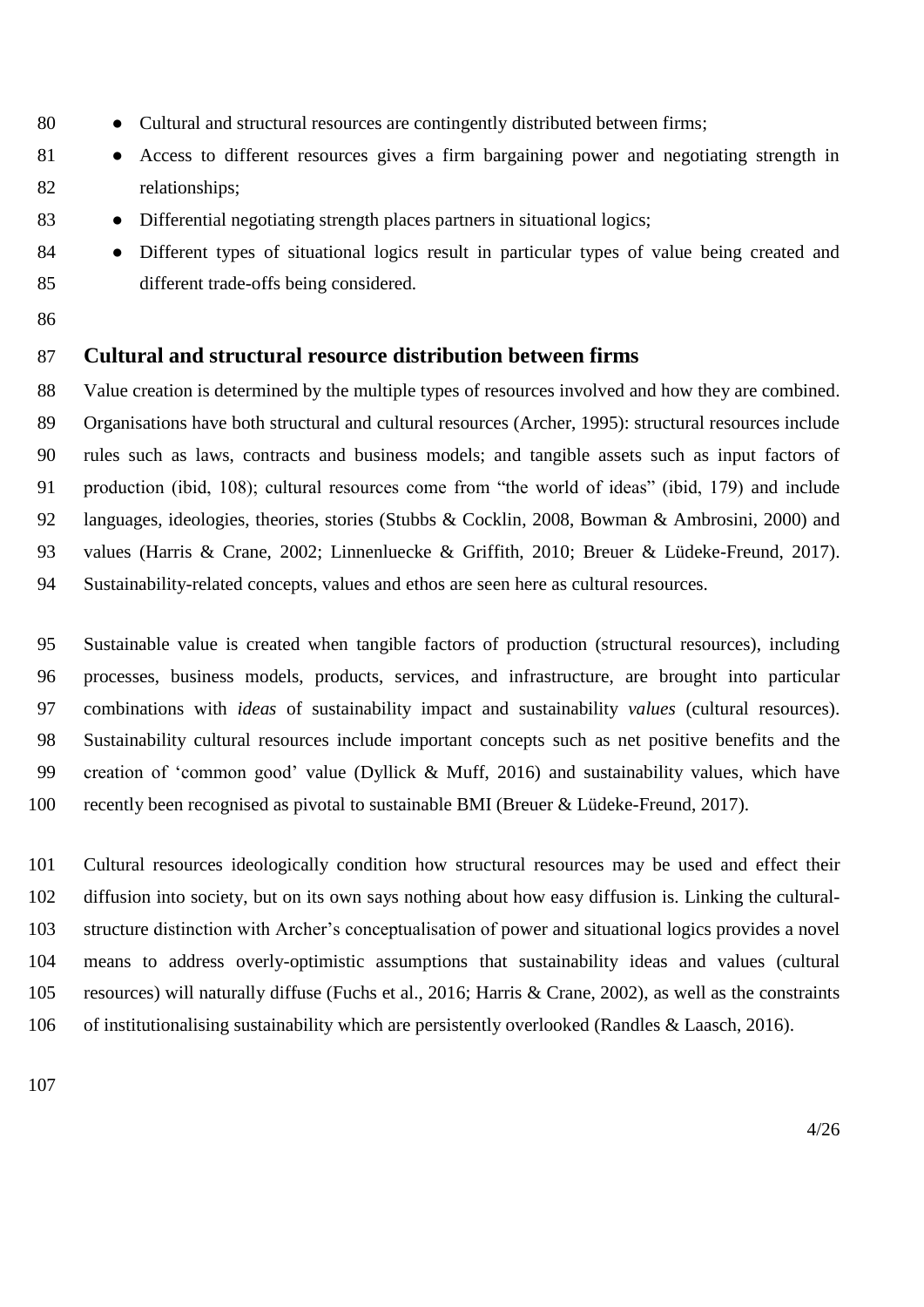#### **Bargaining Power and Negotiating Strength**

 An organisation's bargaining power reflects the totality of the resources they have access to (Archer, 1995; Pfeffer & Salancik, 1978). Organisations that can access a greater amount of relevant resources for use in a project have more bargaining power than those with less access. The distribution of resources across organisations leads to differentials in bargaining power and, in turn, differential negotiating strengths. These may range from total dependency of one organisation on another to relationships that are more equal and mutually-beneficial.

 The type of project being undertaken determines which resources are important to the value creation process, impacting a firm's bargaining power and negotiating strength. An organisation in possession of unique sustainability cultural resources would have greater negotiating strength than a partner that lacked such access and wanted to take advantage of those resources; but not with a partner that was uninterested in forwarding sustainability.

#### **Situational Logics and Value Creation**

 A firm's business model brings together partners with idiosyncratic resources (Dyer and Singh, 1998) providing opportunities to create value without any one partner owning all the resources (Gold et al. 2010; Lavie, 2006). Depending on the types of resources brought to bear and differential negotiating strengths, partners find themselves in "situational logics" (Archer, 1995: 217 & 304) that, in part, determine the outcomes of their negotiations. These situational logics may take a variety of forms, but two are of interest to the process of sustainable value creation.

 *Contingent complementarity* occurs where resources are brought together that are not necessary for a relationship, but can add novel value if combined successfully, similarly to Dyer & Singh's "*idiosyncratic interfirm relationships*" (1998, their emphasis). Value accrues to both partners addressing wider sustainability goals, as determined by the cultural resources brought to bear. Novel types of value and solutions add further societal value as they demonstrate what is possible and provide a common pool resource that can be drawn upon by others seeking to embark on similar projects. For example, when a company such as Patagonia shares its innovations sustainability-oriented resources are diffused into society through the creation of a common pool of relevant practice.

5/26 In contrast, partners can find themselves in a situational logic characterised by *contradictory*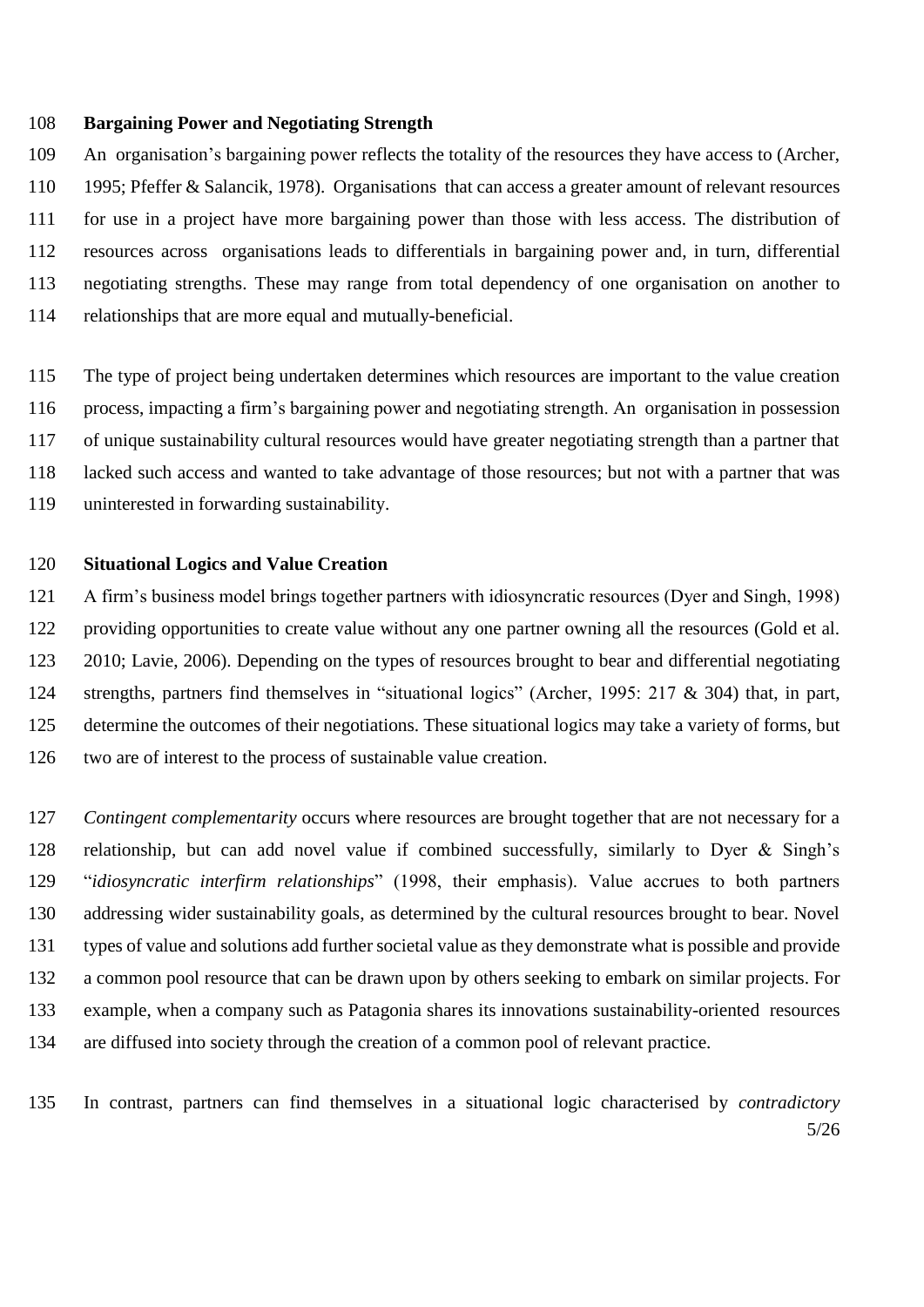*incompatibilities*. Value may be forcibly created through the imposition of resource configurations as a weaker partner's resources are appropriated in service of a stronger organisation. Here value accrues to the organisation that controls the relationship; the organisation with weaker negotiating strength must choose between current beliefs and ways of doing things, and new ones being imposed. The value subsequently created is a reproduction of the stronger partner's cultural resource base (Archer, 1995:240) and not novel, unlike that created under contingent complementarity. Here, cultural resources are appropriated by the stronger partner, a relevant example being natural capital valuation, where the use of nature by business is strongly conditioned by capitalist ideology.

# **2.2. Sustainable Value and Trade-Offs**

 The firm is a nexus of interactions from which value is created, with the relationships involved being mediated by business models (Zott & Amit, 2010). Business models and supply chains or networks have conceptual overlap due to their preoccupation with relationships between actors and value creation activities (Lüdeke-Freund et al. 2016). Different business models, in turn, institutionalise certain resource configurations, bring partners together with differing access to resources and place them in particular power relations and situational logics.

 Trade-offs in sustainable value creation stem from the nature of the resources being combined and the situational logics that characterise relationships (Archer, 1995). While the situational logic of *contingent complementarity* may give rise to trade-offs when choosing between seemingly equally good combinations of cultural and structural resources, the situational logic of *contradictory incompatibilities* will always result in trade-offs that compromise some aspect of the triple-bottom line.

 There is an inherent tension between the societal aspirations of sustainability and firm level goals. Trade-offs will always occur when organisations promote their own economic growth at the expense of environmental and social goals (Tregidga et al. 2013; Hahn & Figge, 2011). While some view trade- offs between economic and non-economic performance as inevitable (Esfahbodi et al. 2016; Seuring & Muller, 2008) others see some promise in achieving truly sustainable supply chains if these trade-offs can be resolved (Pagell & Shevchenko, 2014).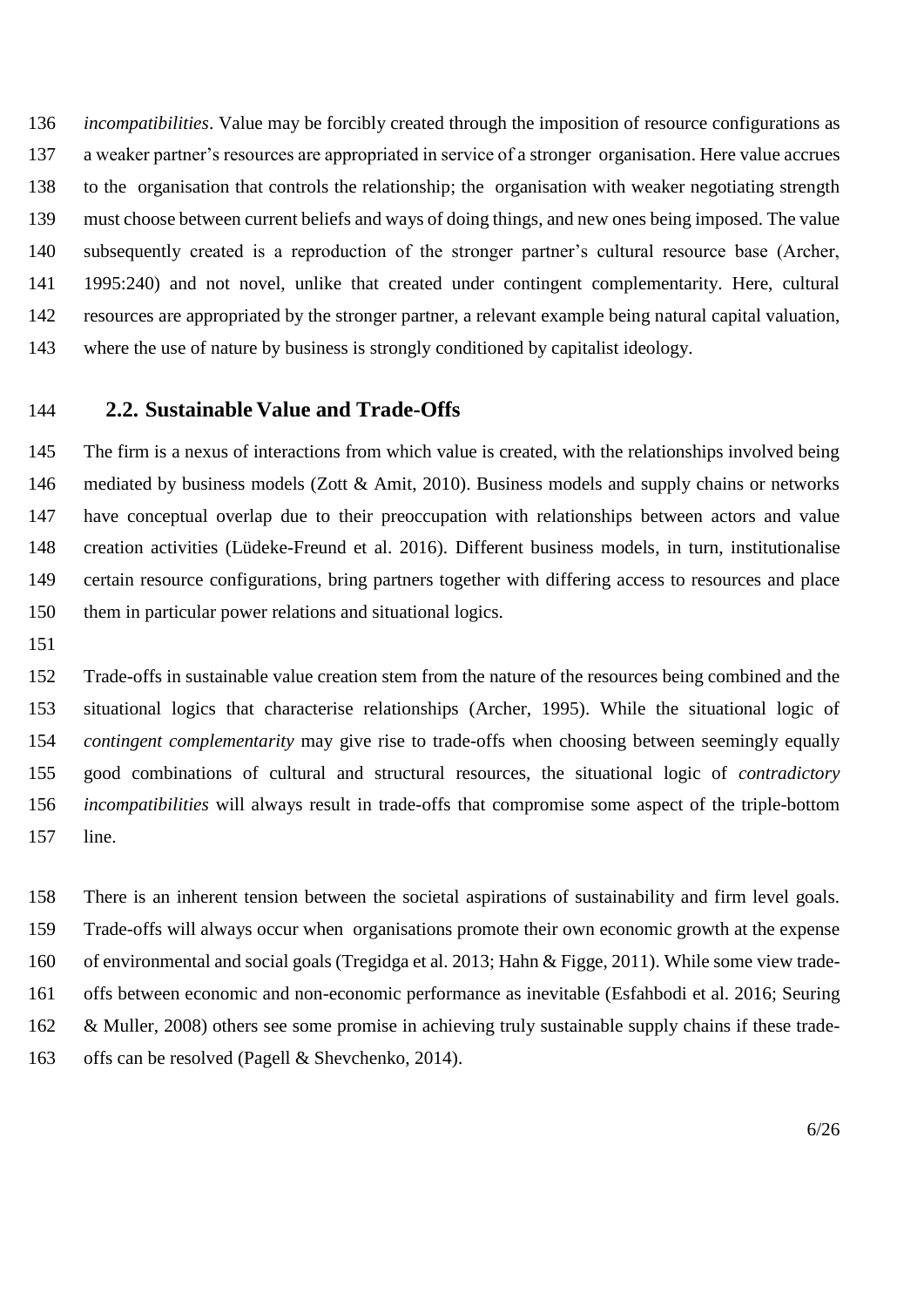Freeman (2010) notes that stakeholder interests are always conjoined and organisations should reframe their ideas about sustainability rather than accept trade-offs that result in sub-optimal outcomes for shareholders and stakeholders. While little progress has been made in this area (Pagell & Shevchenko, 2014), some argue that trade-offs can be resolved by confronting the dominant economic-first paradigm through 'changing the rules of the game' (Beckmann et al. 2012; Dyllick & Muff, 2016) or using different theories to rework the assumptions of SSCM (Matthews et al. 2016).

 Following Archer (1995) trade-offs in sustainable value creation stem from the resources being combined and the situational logics that characterise relationships. They may be either necessary and insurmountable, or contingent and able to be resolved:

- *necessary trade-offs* occur when cultural resources (sustainability ideas) and structural resources (process, product or service, business model) cannot be coherently combined (for example, the idea of "sustainable tobacco").
- 176 *contingent trade-offs* happen when cultural and structural resources can be coherently combined, but net-positive sustainability benefits are not realised. For example, when firms do not have access to sufficient sustainability cultural resources to reimagine their value proposition (Freeman, 2010); or as the less powerful partner in a situational logic their sustainability mission may be appropriated to other ends.

 Reconfiguring a hierarchical supply chain, characterised by a dominant situational logic, into a supply network creates multiple direct relationships between partners activating multiple situational logics and inter-related power relations. Introducing new situational logics and power relations through networked relationships may result in competition between logics, increasing opportunities to exploit new logics, resolve trade-offs and create value. Thus, when network-centric approaches to business models are asserted as necessary to address sustainability challenges (Boons & Lüdeke-Freund, 2013; Evans et al. 2017) this is partly attributable to the increased opportunities to influence partners comparatively to hierarchical supply chain business models.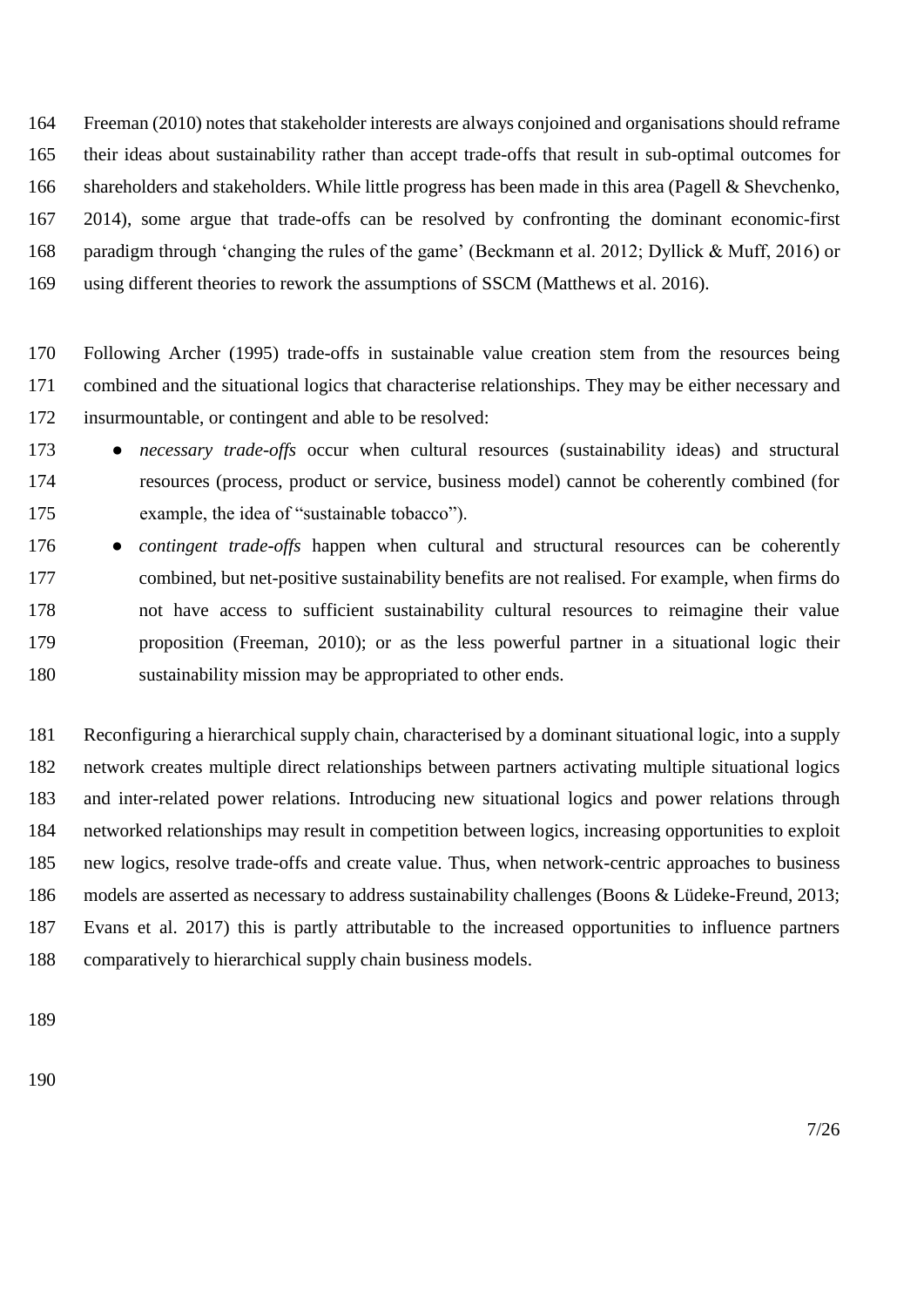#### **2.3. Summary**

 We have argued that sustainable value may be created when sustainability-related cultural resources condition structural resources (Archer, 1995) resulting in economic value creation potential for the firm and wider net-positive benefits. However, sustainability trade-offs occur when cultural resources, which condition structural resources, are inappropriate or insufficient (necessary trade-offs), or when situational logics work against a firm attempting to create sustainable value (contingent trade-offs which have the potential to be resolved). Despite the expanding SBM, SSCM and sustainability trade- offs literature few publications explicitly deal with how different supply chain business models institutionalise situational logics and power; or the degree to which it is possible to resolve sustainability related trade-offs.

# **3. Method**

 Case study research enables the development of contextually sensitive knowledge and is suited to studying context-dependent phenomenon like sustainability (Roome & Louche, 2016). This malt business model case is drawn from a larger study exploring how a family brewer sought to influence sustainable value creation opportunities within their business ecosystem.

 Established in 1872, Adnams is a mid-sized UK regional brewer that committed in the late 1990s to embed sustainability into their strategy and are recognised as an epitome of a modern sustainable brewery (BBPA, 2013). Adnams' way of doing business has been underpinned by nine values relating to this commitment including: community, healthy environment, quality, long-term success, diversity and ensuring integrity in all their activities (Turnbull & Verity, 2011). Over 2013-2014 Adnams refined these into five principles: 1) Always Evolving 2) Pride & Passion 3) Integrity in All We Do 4) Refreshingly Responsible 5) Sparkling Individuality (Adnams, 2014).

 Adnams represent a paradigmatic case (Flyvberg, 2006) of an organisation that has sought to embed sustainability in their practices and decision-making and their malt business model innovation represents a paradigmatic early example of longer-term contracts.

- 
-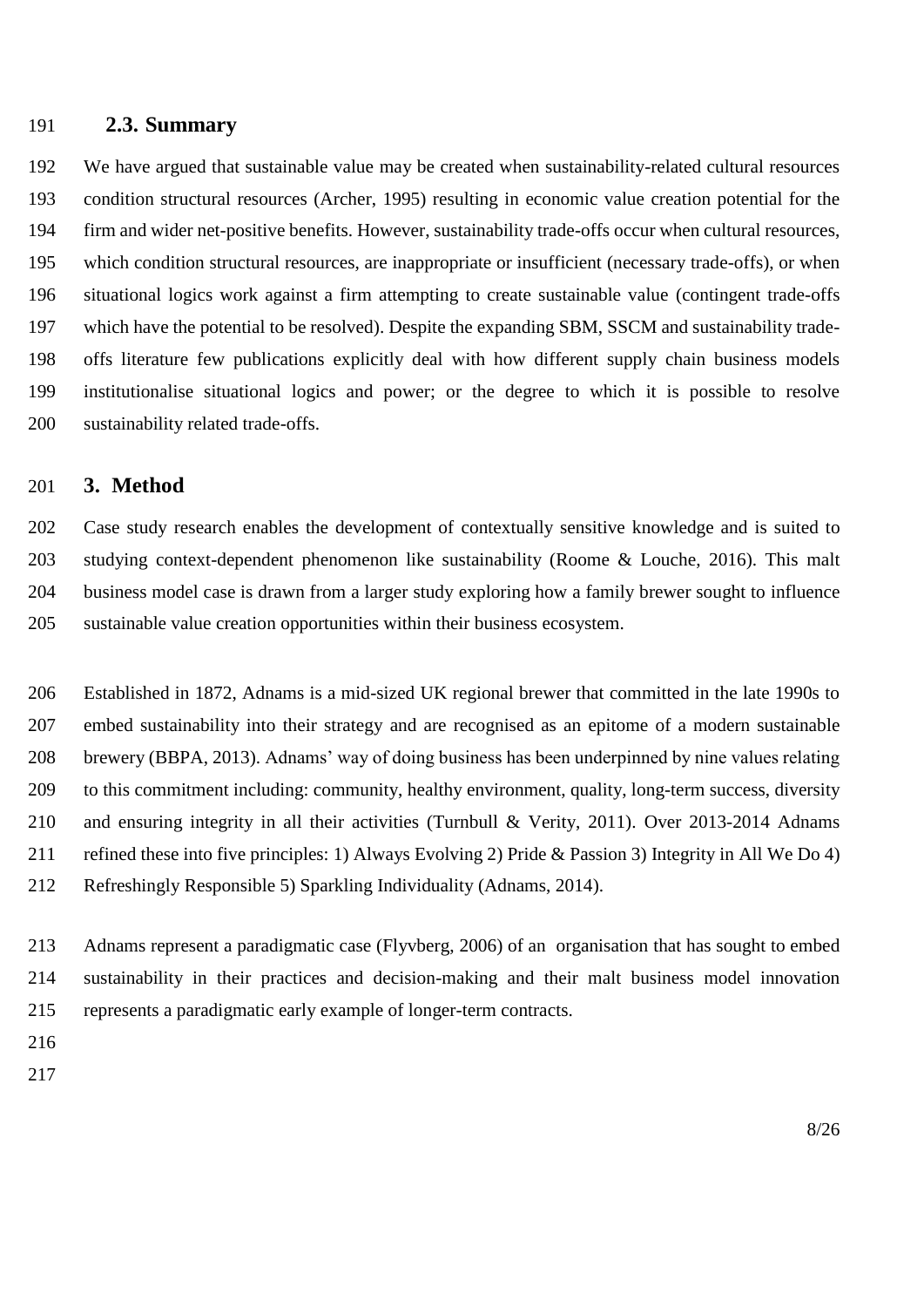#### **3.1. Data Collection**

 This case study is based on seven of 42 in-depth semi-structured interviews conducted either face-to- face or via Skype during 2013-2014, and ranging from 35-52 minutes. They include four interviewees from Adnams (S005, S006, S009 and S010) and one representing each organisation from the malt 222 supply chain: Maltster (R018), Merchant (R029) and Grower (R058).

 Participants were targeted due to their seniority or direct involvement in the supply chain, making them knowledgeable of the business model relationships (Harris & Crane, 2002). Ensuring at least one interviewee from each organisation made it possible to uncover a range of perspectives (Baker & Edwards, 2012) and perceptions of value (Laszlo et al. 2005).

 The small-N study underpinning this in-depth case is appropriate given the targeted nature of the interview candidate selection. Focusing on depth over breadth enables the refinement of conceptualisations of general processes (Tsoukas, 2009), with the emphasis here being to understand how firms can create sustainable value and resolve trade-offs.

# **3.2. Data Analysis**

 The data was analysed iteratively using both bottom-up and top-down coding in MAXQDA. Data were separated into internal and external stakeholder perspectives and the lexical search function was used to capture all instances where malt was discussed. The interviews were re-read repeatedly and key attributes of the relationships were coded iteratively (Saldána, 2013). Summary stakeholder narratives were developed (Langley, 1999) based on descriptive codes (Saldána, 2013) related to structural and cultural resources perceived as either critical or valued by the respective parties.

9/26 This mixture of attribute coding combined with narrative summaries of each relationship (inductive approach) and descriptive coding, which facilitated the identification of resource configurations (deducted from the analytic framework based on Archer (1995)), underpinned the interpretation of resources, power relations, situational logics and value creation. These systematic case analysis routines were complemented by the authors' insights and imagination reflecting Langley (1999) who argued, building on Weick (1989), that contributing to theory includes a combination of induction,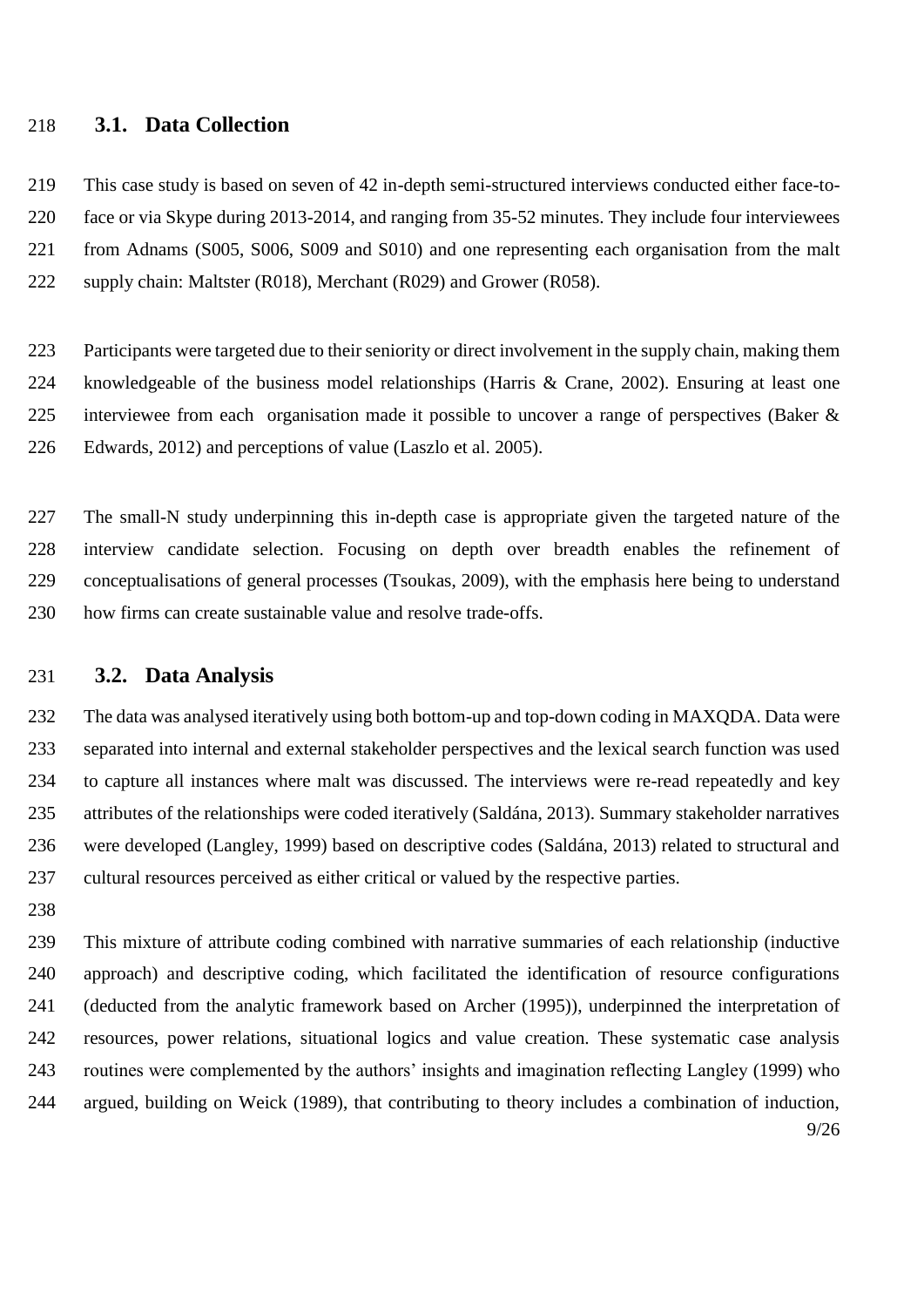- deduction, *and* inspiration *-* the latter being challenging to codify.
- 

# **4. Case: Malt Business Model Innovation**

 Adnams are based in East Anglia where some of the best UK malting barley is grown. Yet, pressure on the crops grown, combined with erratic weather patterns, has tended to discourage the planting of malting barley in recent years (S005, 2013).

 Historically, relationships between breweries, grain merchants and growers are distant (ibid: L252). Brewers buy malt, a key ingredient for beer production, through a one-year contract from maltsters who procure barley via the commodity markets from grain merchants who represent barley growers. Adnams' management described their relationship with both merchants and growers as *"stand offish"* (ibid: L265) with merchants viewed as cautious to introduce their growers to breweries for fear of being bypassed. This wariness, combined with maltsters' control of end-user relationships contributes to maltsters having greater negotiating strength in traditional models (Figure 1).

 In 2013 Adnams implemented a three-year contract bypassing the spot-market in two of three malt supply chains (Figure 2). This established a contractual link between Adnams, via a maltster and merchant, to specific growers thus increasing interactions between actors. Adnams' motivation to revise this business model was twofold: to ensure security of supply and increase transparency with the aim of influencing farm-level environmental practices (ibid: L252).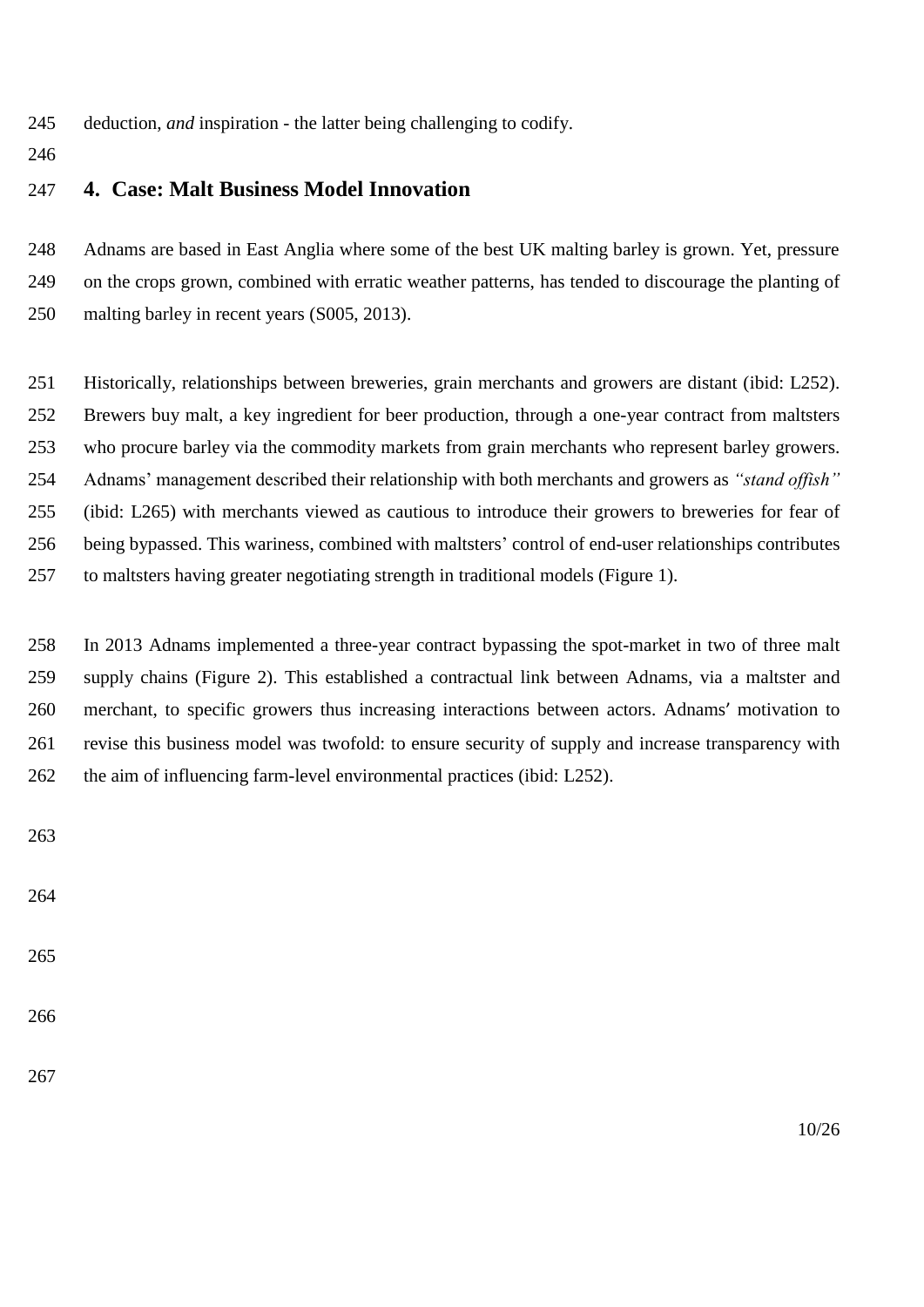

 and integrated supply network (Figure 2). Central to the revised business model is the value proposition change from a transactional commodity to a collaborative approach, based on security of supply at a fairer price, risk-sharing, transparency regarding environmental practices and mitigation of environmental value destruction.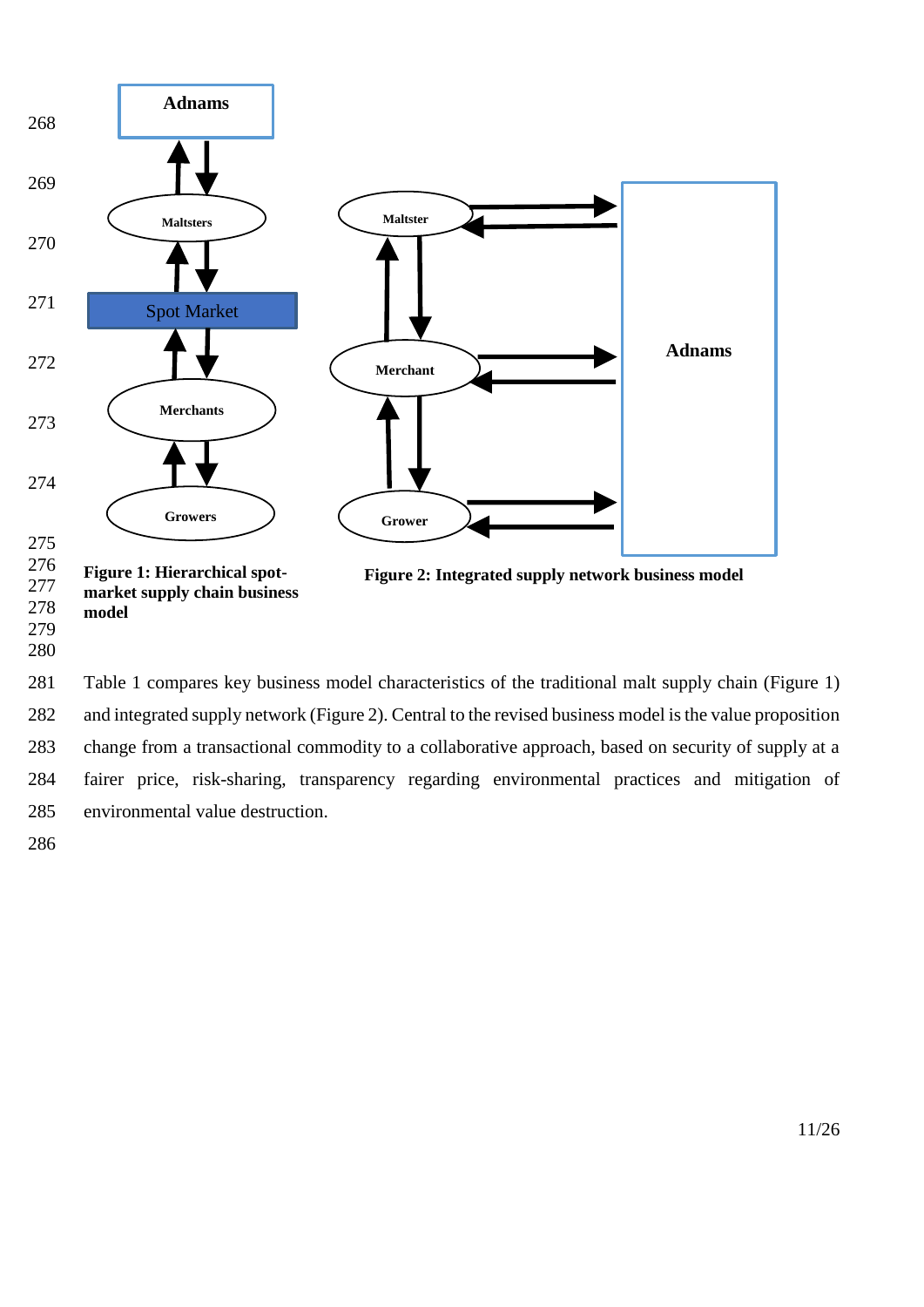# 287 **Table 1: Trade-offs and situational logics in traditional versus revised business model\***

|                                            | <b>Traditional Malt Model</b>                                                                                                                                                                                                                               | <b>Revised Malt Model</b>                                                                                                                                                                                                                                  |  |  |  |
|--------------------------------------------|-------------------------------------------------------------------------------------------------------------------------------------------------------------------------------------------------------------------------------------------------------------|------------------------------------------------------------------------------------------------------------------------------------------------------------------------------------------------------------------------------------------------------------|--|--|--|
| <b>Value</b><br><b>Proposition</b>         | Quality malting barley commodity.                                                                                                                                                                                                                           | Increased security of supply of quality malt –<br>fixed term contract with flexibility, shared<br>risk, and increased transparency from farm to<br>'glass'.                                                                                                |  |  |  |
| <b>Value Network</b>                       | Hierarchical: Maltster as gatekeeper<br>between Adnams and other actors.                                                                                                                                                                                    | Supply network: decentralisation of power<br>relations and increased interactions.                                                                                                                                                                         |  |  |  |
| <b>Value Creation</b><br>& Delivery        | Economic value created predominantly<br>for Maltster and Merchant given supply<br>and demand fluctuations on spot-<br>market.                                                                                                                               | Fairer share of economic value through<br>integrated contract. Environmental value<br>through increasing transparency of farm-<br>level practices with a view to improving<br>environmental performance.                                                   |  |  |  |
| <b>Value Capture</b>                       | Year-long contract via spot-market -<br>fluctuating commodity price.                                                                                                                                                                                        | Longer-term three-year contract integrating<br>the supply network - sharing value, risk, and<br>increased transparency of practices.                                                                                                                       |  |  |  |
| <b>Value</b><br><b>Destruction</b>         | Growers bare cost of crop wastage<br>resulting from poor communication of<br>end-user needs contributing to<br>destruction of environmental and<br>economic value.                                                                                          | Environmental value destruction avoided<br>through reducing crop wastage. Risk is more<br>evenly distributed.                                                                                                                                              |  |  |  |
| <b>Situational</b><br>Logics               | Adnams have a relationship with the<br>Maltster characterised by contradictory<br>logics. The structure of the supply<br>chain contributes to Adnams'<br>sustainability cultural resources being<br>inactive, not prioritised nor a source of<br>influence. | Both the Adnams-Maltster and Adnams-<br>Merchant relationships are characterised by<br>contradictory logics. Yet, the Adnams-<br>Grower relationship is characterised by a<br>complementary logic, as both share a<br>commitment to sustainability values. |  |  |  |
| <b>Sustainability</b><br><b>Trade-Offs</b> | The market's overriding focus is on<br>price at the expense of environmental<br>value. A key priority for Adnams, in<br>addition to quality, is the creation of<br>environmental value.                                                                     | The <i>complementary logic</i> prioritises both<br>environmental and economic value in the<br>network resolving this trade-off.                                                                                                                            |  |  |  |

288 \*Analytic categories illustrating business model elements are the authors' own informed by Bocken et al. (2014)

289 290 291

292

293 294

295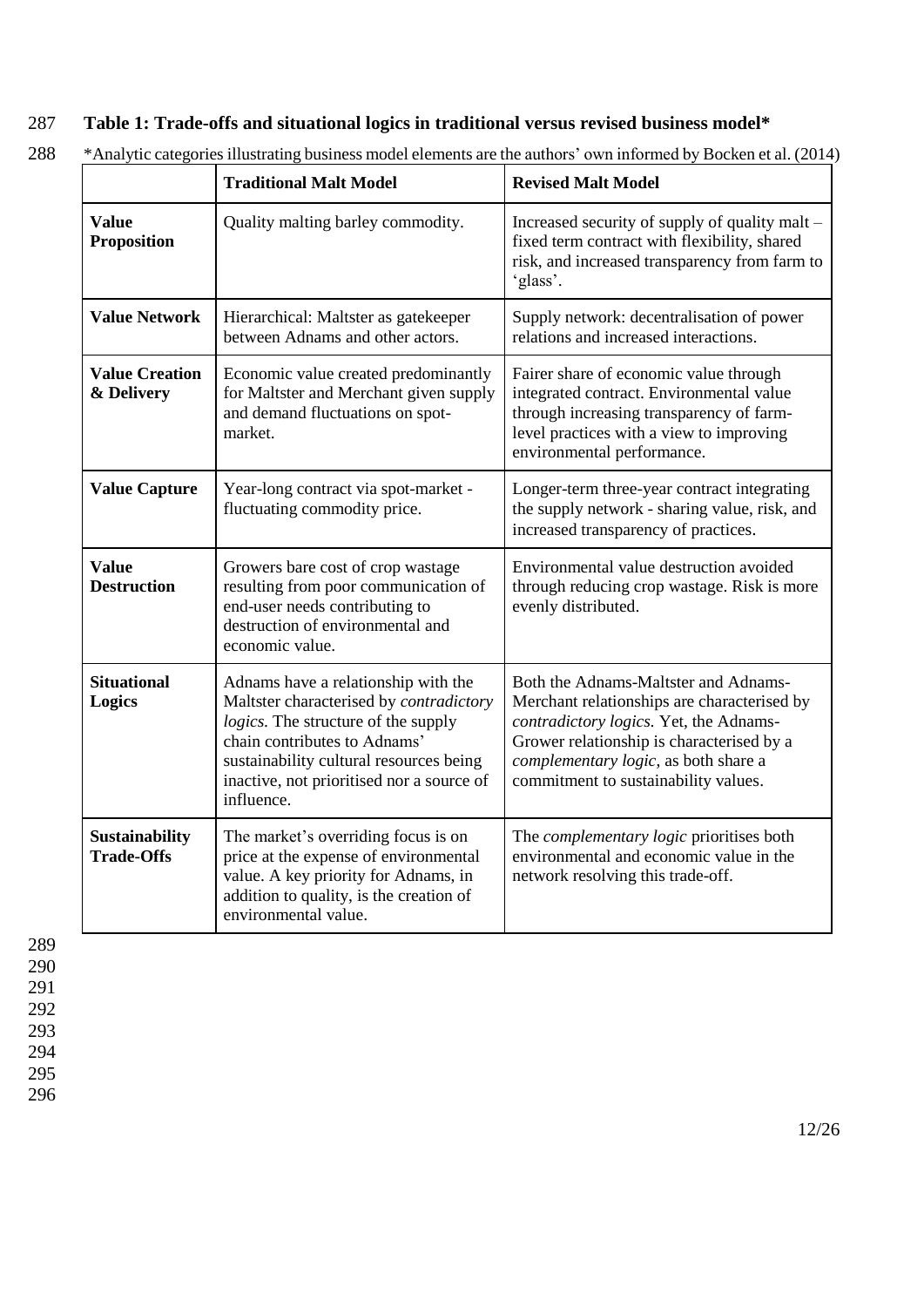## **4.1. Malt Supply Chain Business Model**

 The Adnams-Maltster relationship is purely transactional. Key structural resources are the purchasing power and economic size of the maltster relative to the end-user; and control of end-user relationships due to the maltsters' infrastructure and role converting barley into malt. Cultural resources are apparent insofar as they have conditioned structural resources, for example the quality of the product/barley specifications required. Adnams' sustainability-related cultural resources are not activated because the relationships are mediated via the spot-market (a structural resource) where price overrides all other considerations. This business model is characterised by a *contradictory logic* which creates trade-offs and limits Adnams' ability to use their sustainability cultural resources to influence how quality malt is grown.

 Adnams is both smaller than, and a customer of, the Maltster and, *inter alia*, negotiating strength is likely to accrue to the Maltster. Similarly, the Maltsters' key role as the gateway to end-users implies 310 that negotiating strength would accrue to maltsters in maltster-merchant relationships. However, if supply of quality malting barley decreases, but demand remains the same or increases, negotiating strength could favour merchants and growers.

# **4.2. Malt Supply Network Business Model**

 There are two resources common to all these relationships: malting barley (structural resource) and openness to innovation (cultural resource). Openness to innovation was, in part, underpinned by parties' willingness to work in a new way relative to traditional malt supply chains. The resource configurations presented in Table 2 relate to Adnams' relationships with each of the supply chain actors. A gap in the data exists on the Maltster-Merchant and Merchant-Grower relationships as the Maltster, Merchant and Grower declined to discuss these given the commercial sensitivity of the new model.

- 
- 
- 
- 
-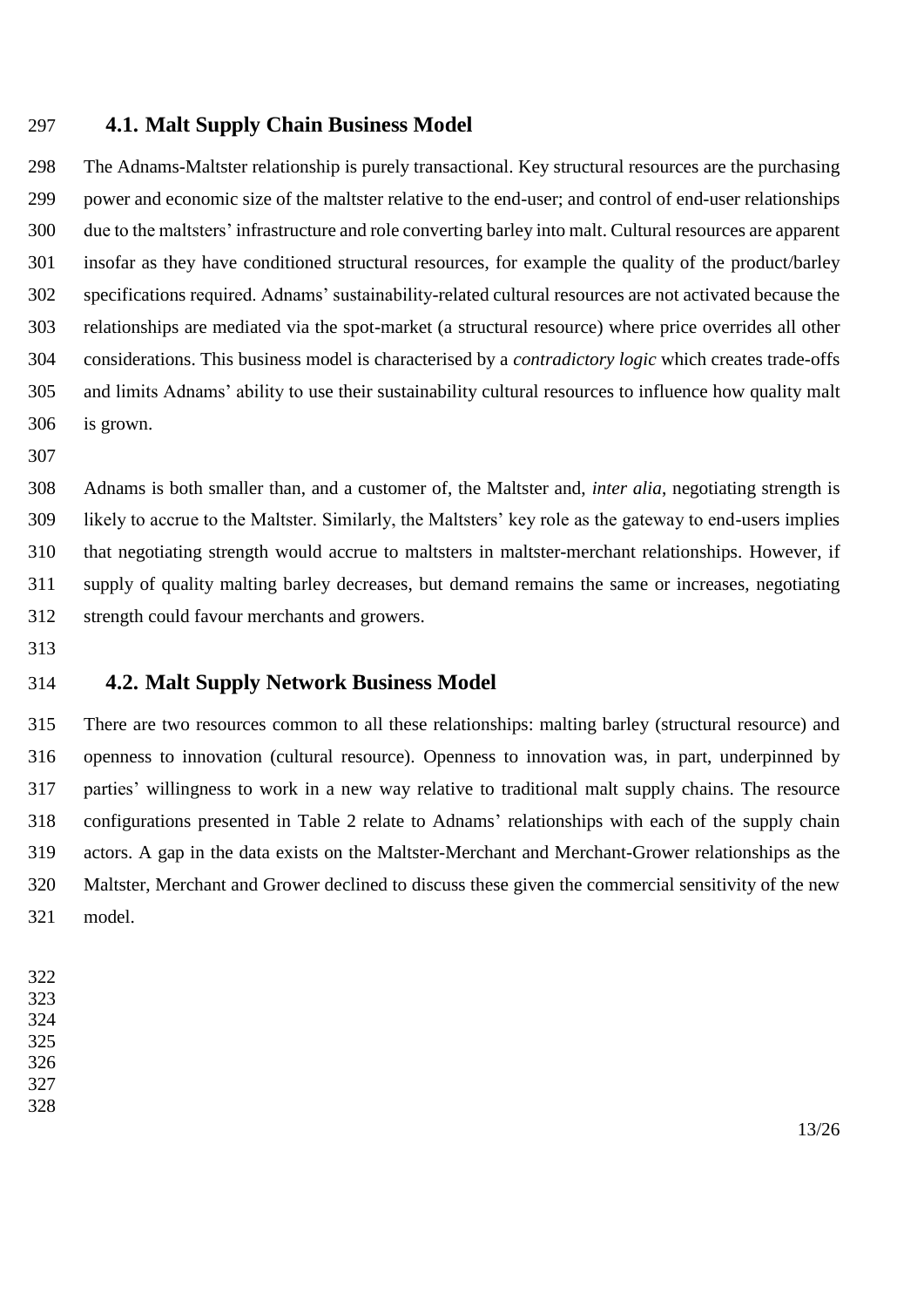|                                          |                   | <b>Maltster</b> |                 | <b>Merchant</b> |          | Grower        |               |  |
|------------------------------------------|-------------------|-----------------|-----------------|-----------------|----------|---------------|---------------|--|
| <b>Resource</b>                          | <b>Type</b>       | <b>Adnams</b>   | <b>Maltster</b> | <b>Adnams</b>   | Merchant | <b>Adnams</b> | <b>Grower</b> |  |
| <b>B2B Product</b>                       | <b>Structural</b> | X               | X               | X               | X        | X             | X             |  |
| <b>Contractual Size</b>                  | <b>Structural</b> |                 |                 |                 |          |               | X             |  |
| <b>Economic Size</b>                     | <b>Structural</b> |                 | X               |                 |          |               |               |  |
| <b>Infrastructure</b>                    | <b>Structural</b> |                 | X               |                 |          |               | X             |  |
| <b>Key Relationships</b>                 | <b>Structural</b> |                 | X               |                 | X        |               | X             |  |
| <b>Openness to</b><br>innovation         | <b>Cultural</b>   | X               | X               | X               | X        | X             | X             |  |
| <b>Sustainable Brand</b><br><b>Value</b> | <b>Cultural</b>   | X               |                 | X               |          | X             | X             |  |
| <b>Sustainability</b><br><b>Values</b>   | <b>Cultural</b>   | X               |                 | X               |          | X             | X             |  |

#### 329 **Table 2: Key resources: Adnams' malt supply-network business model**

**Key:** *X* indicates the resources being mobilized in each of the bilateral relationships.

#### 331 332

330

# 333 **4.2.1. Maltster relationship: Resources, power and situational logics**

 Three structural resources are apparent: the relative economic size of the Maltster; the Maltsters' infrastructure; and the Maltster as gatekeeper. For Adnams, access to the Maltsters' key relationships is necessary for the implementation of the new business model. The Maltster described their motivation to collaborate as a response to market volatility, supply chain pressure and an attempt to "…*improve how we operate and spread risk"* (R018, 2014: L36).

 Another driver for the Maltster was their recognition of Adnams' commitment to sustainability: *"We approached Adnams with the idea because they are really focused on sustainability"* (ibid). This suggests that although the Maltster does not explicitly share Adnams' sustainability commitment, the cultural resources, embodied by Adnams' sustainability ethos, influenced the adoption of the new business model. The Maltster acknowledged that while they initiated the conversation to implement the initiative "*it was something they* [Adnams] *were already thinking about*" (ibid: L40). Adnams explored the potential for business model innovation with both their main malt suppliers, suggesting the Maltster's engagement was also motivated by ensuring continued trade.

347 The Maltster does not explicitly incorporate sustainability values into how they conduct their business, 348 whereas Adnams does, representing a situation of *contradictory logics* (Archer, 1995). As maltsters

14/26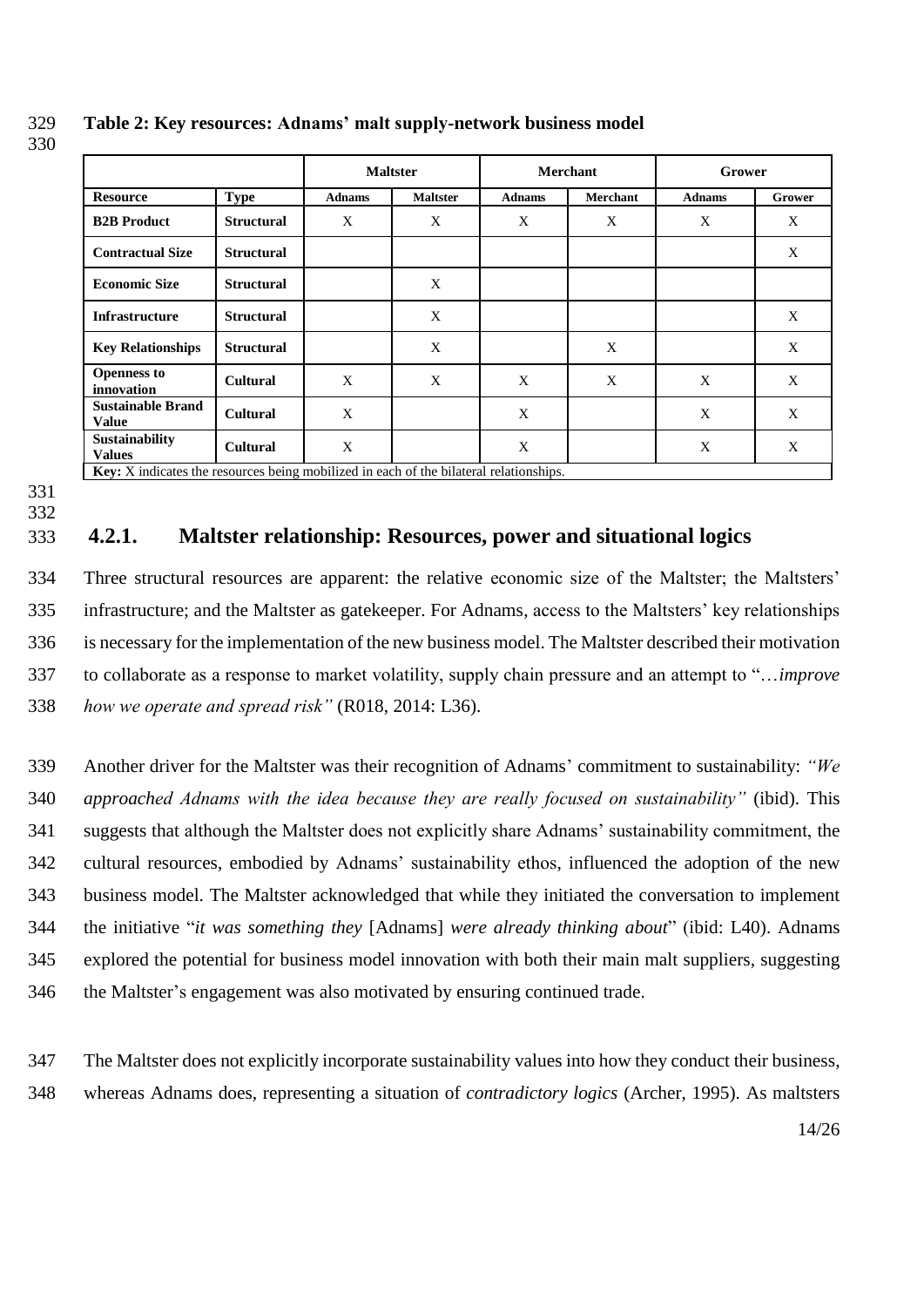are traditionally the gate-keeper, the revised business model eliminates the predominant way the Maltster does business with supply chain actors and creates a less hierarchical network.

 In this model the Adnams-Maltster relationship is characterised by equal negotiating strength due to both being joint instigators of a longer-term contract. The new network model facilitates multi-way interactions and thus the Maltster no longer controls access to Adnams, ceding some of its influence to other actors. However, supporting Adnams to implement the new model preserves the economic value created and creates the potential to address the environmental value destroyed through crop wastage, through increased communication and shared risk.

#### **4.2.2. Merchant relationship: Resources, power and situational logics**

 The Maltster approached the Merchant in order to facilitate a direct relationship between Adnams and farm(s) who could *"…consistently supply quality product"* (R029, 2014: L231-L247). Key relationships (structural resource) are important here in two ways; the Merchant's existing relationships with specific growers; and the potential direct relationship with Adnams created by the new model. The Merchant valued a direct relationship because they perceived the initiative, if successful, as an opportunity to expand their business with Adnams by becoming *"a useful line of advice"* (ibid: L407).

 Adnams' sustainable brand value (cultural resource) is another driver motivating the Merchant to engage with the new model. The Merchant valued Adnams as a prestigious account with associated reputational benefit - *"… it's a very, very prestigious contract for a small business. So no, I'm just dead proud of it…"* (ibid: L282; L407). Moreover, the Merchant recognised Adnams, and a farm in their portfolio, the Grower, as both having explicit commitments to sustainability (ibid: L259) and that a *complementary logic* existed between Adnams and the Grower underpinned by sustainability cultural resources.

 The Merchant-Adnams relationship however, is characterised by *contradictory logics* as the Merchant does not incorporate sustainability values in how they do business, but Adnams does (Archer, 1995). The fact that the Merchant facilitated access to the Grower, which in a traditional supply chain does not occur, illustrates how this business model eliminates the predominant way the Merchant does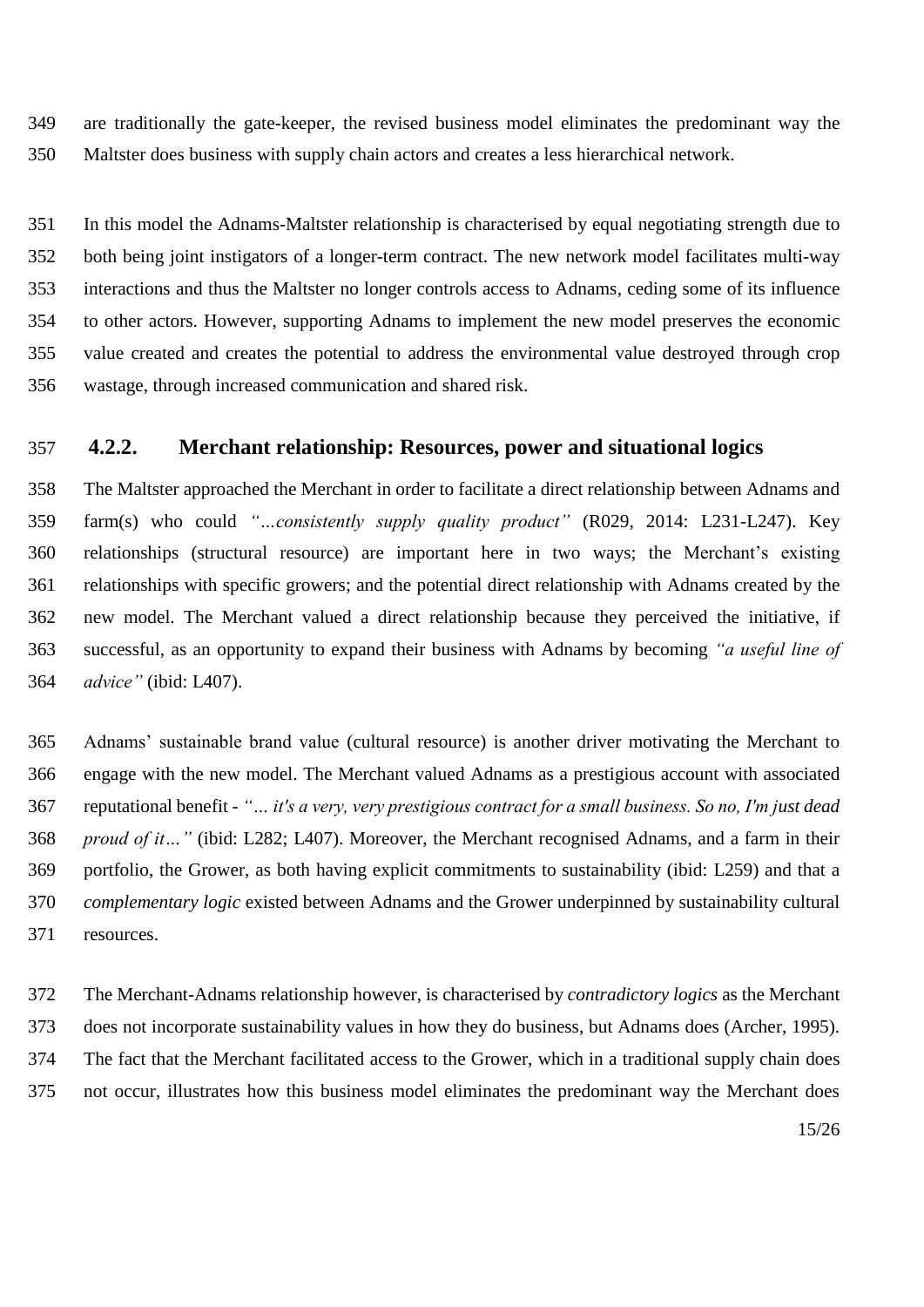business.

 In this relationship Adnams has more negotiating strength primarily due to the Merchant wanting to increase its future business and valuing a brand association, both opportunities not afforded in the traditional model. Adnams' valued access to the Grower, which only the Merchant could provide through a direct relationship between the two. Through this new relationship Adnams has greater potential to influence the Grower's practices and further environmental value creation. This illustrates the potential of this network business model to resolve the trade-off between environmental and economic value created by the spot-market.

## **4.2.3. Grower relationship: Resources, power and situational logics**

 Adnams' desire to work with this Grower is due to the Grower's commitment to sustainability (cultural resource). This was exemplified by structural resources conditioned by sustainability, for example: the Grower investing in carbon foot-printing, renewable energy and an onsite grain storage that reduced food miles to less than 2 miles between harvest and storage among (R029, 2014: L282-L299). These illustrate the *complementary logics* between the Grower and Adnams.

 Despite their shared commitment to sustainability Adnams required the involvement of both the Maltster and Merchant in order to establish a direct relationship with the Grower. In addition to the examples of structural resources conditioned by sustainability cultural resources, three structural resources are also apparent: Grower's production capacity; the size of the longer-term contract; and the direct relationship with Adnams. The Grower's production capacity and grain storage enable it to consistently provide quality-malting barley (ibid: L102). As they supply fifty percent of Adnams' malt, making Adnams a significant customer (ibid: L114; L137), the longer-term contract (structural resource) is another incentive for the Grower to change how they do business within this supply chain.

16/26 By being a significant customer Adnams has more negotiating strength as the Grower is reliant on Adnams' income. Nonetheless, the Grower is also a prestigious sustainable brand, contributing to Adnams' motivation to work with this Grower. A further driver for the Grower to engage in the new model was the perceived value of a direct relationship: "*by working with Adnams you know exactly*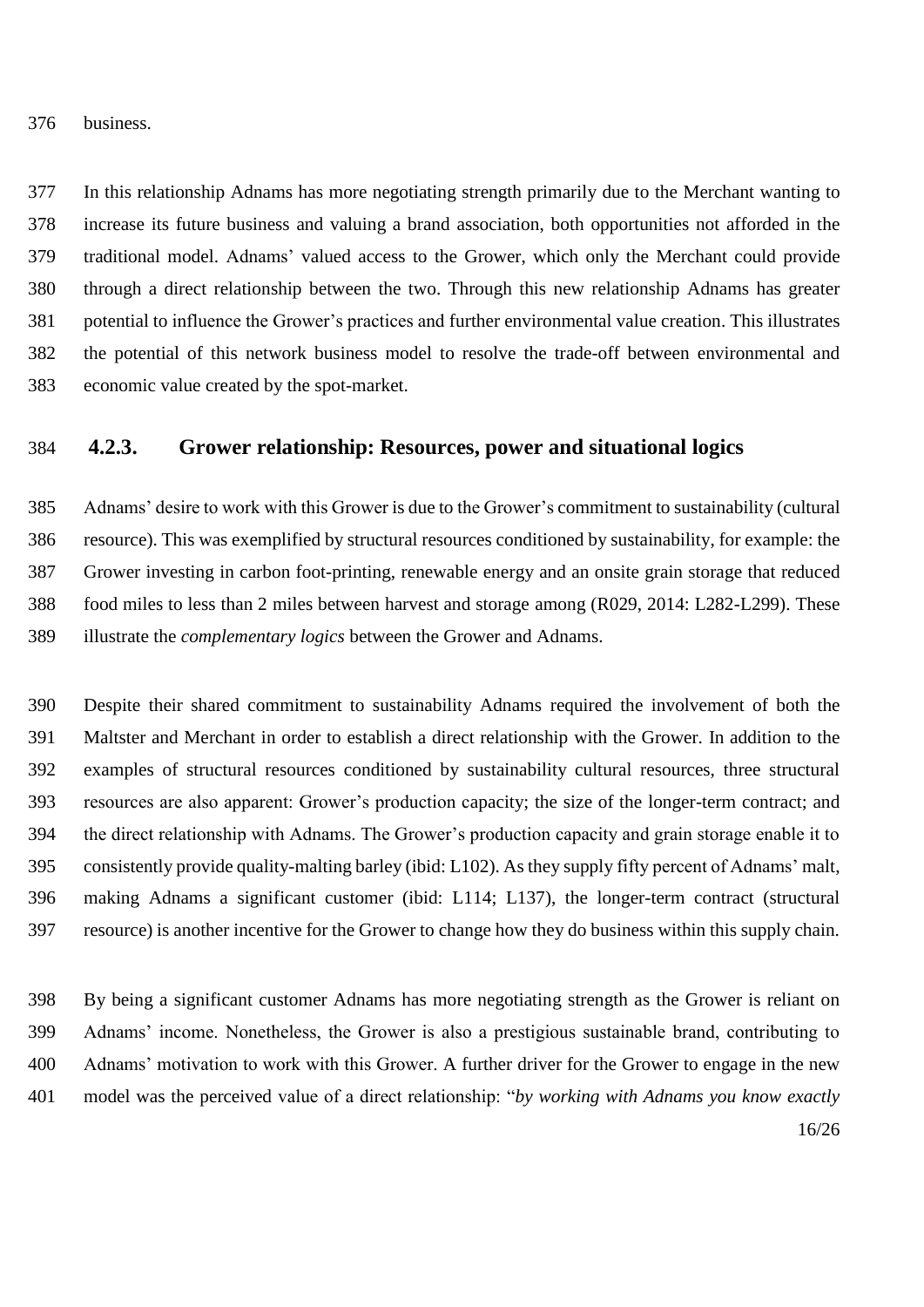*what they are looking for"* (ibid: L110). They viewed increased communication as a way to overcome the weather-dependent uncertainties inherent in farming. The Grower viewed discussing crop problems as they arise as a means to reduce crop wastage and associated cost traditionally borne solely by growers (ibid: L141; L218).

# **5. Discussion**

 Using Archer's (1995) concepts of situational logics and power as a lens, we have presented a case study of how Adnams' traditional malt supply chain business model has been reconfigured into a network-centric business model that resolved an economic and environmental value trade-off through the prioritisation of sustainability-related cultural resources. This research provides four main novel theoretical contributions to the SBM, SSCM, sustainability trade-offs and the strategic management literature respectively.

 *Contribution to SBM literature:* Business models place partners in, and institutionalise, particular situational logics, depending on relative access and an organization's ability to use structural and cultural resources. These logics enable or constrain sustainable value creation. By reconfiguring supply chains into networks business models activates multiple situational logics; in the case of Adnams the dominant capitalist logic of the spot-market is put into competition with sustainability-related logics. This allows Adnams to influence supply chain actors, including second and third tier partners.

 Rather than a single *contradictory* logic, where the partner with the greatest negotiating strength can dominate the relationship regardless of any resource complementarity, the reconfigured supply network includes both *contradictory* and *complementary* logics. In Adnams' case sustainability cultural resources can be prioritised as both they and the Grower share sustainability values. The dominant and contradictory capitalist logic is eliminated as a result and the trade-off between environmental and economic value, increasing the likelihood for novel sustainable value creation. This suggests that shared values (complementary logics) and power relations between network actors are both equally important and illustrates that situational logics provide a mechanism to understand which interests may dominate. Our work elucidates how power and situational logics, underpinned by sustainability values (cultural resources), enable or constrain the sustainable value creation process.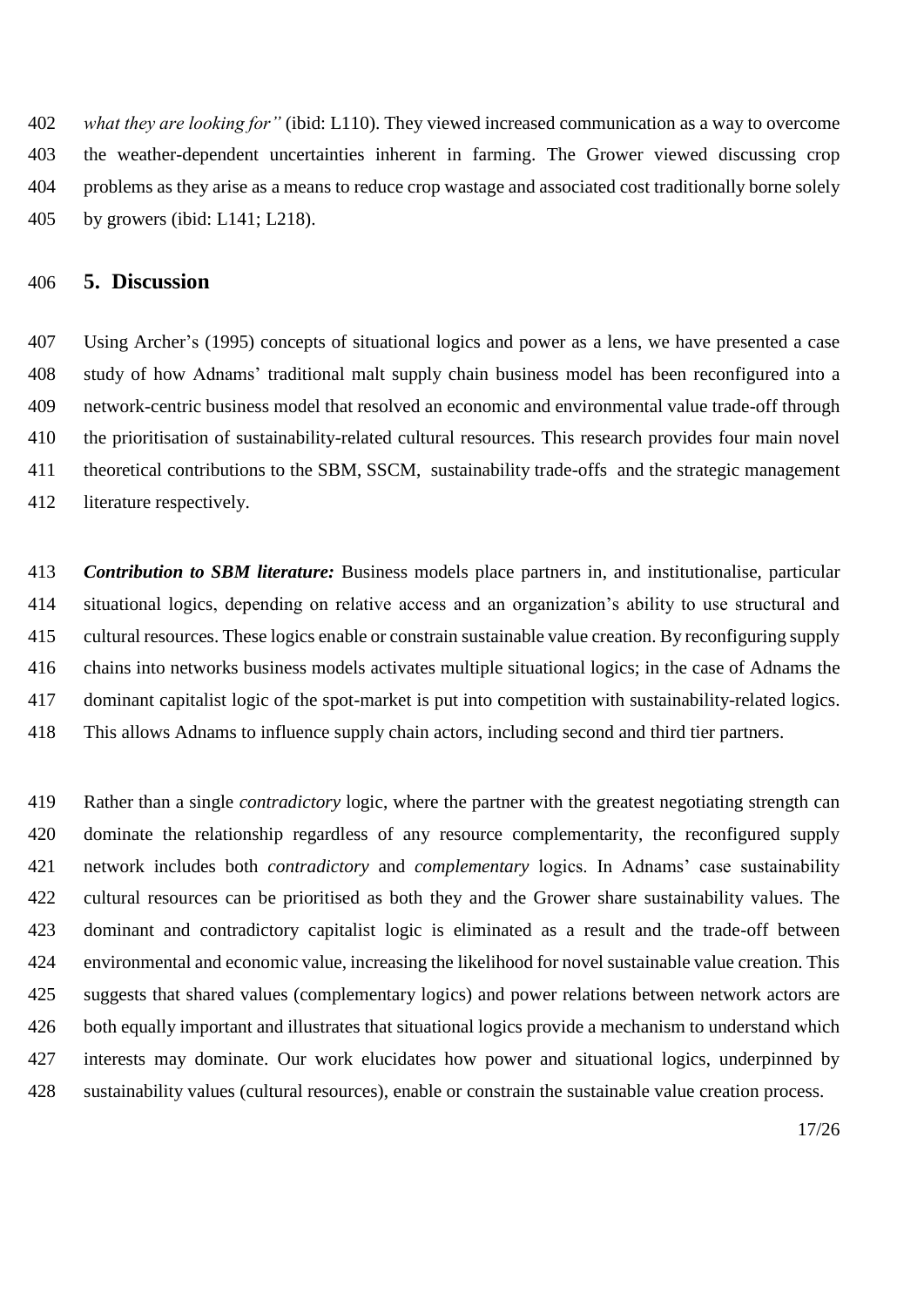Network-centric business models do not need to be characterised by complementary logics (shared values) as actors can use their influence in conjunction with these to reinforce particular ideologies. While instances may arise where all network relationships are characterised by shared values (complementary logics), this may not always be the case. Thus, business model actors need to understand how to use both shared values and their relative influence to reinforce sustainability cultural resources within their networks. By addressing the calls for greater depth in understanding how power impacts sustainable value creation and is institutionalised in business models (Fuchs et al., 2016; Randles & Laasch, 2016; Roome & Louche, 2016) our work thus goes beyond existing literature that recognises the importance of network-centric business model innovation (BMI) (Evans et al. 2017; Bocken et al. 2014; Boons & Lüdeke-Freund, 2013) as well as values (cultural resources) and shared values (complementary logics) as necessary requirements in BMI for sustainable value creation (Breuer & Lüdeke-Freund, 2017).

 *Contribution to SSCM literature:*. It is recognised that collaborative and integrated SCM is important for addressing unsustainability (Beske & Seuring, 2014; Schaltegger & Burritt, 2014) and that BMI has implications for supply chain relationships and sustainable value creation opportunities (Lüdeke- Freund et al. 2016). Our work contributes to this theoretical discussion through refining understanding of the role of BMI within SSCM by demonstrating empirically how different business model types (hierarchical versus network-centric), institutionalise distinct situational logics and power relations. In Adnams' revised supply network model, the combination of increased integration between partners and the activation of multiple situational logics changed the 'rules of the game' (Beckmann et al. 2012) governing the business model relationships suggesting that BMI can be a means for firms to prioritise their values within SSCM. Thus our research also addresses the call within SSCM for clarity regarding the implications of complex firm interactions when they engage in further supply chain integration (Gold et al. 2010).

18/26 *Contribution to sustainability trade-offs literature:* Our empirical findings illustrate how implementing a network-centric business model can be a means to resolve sustainability trade-offs within hierarchical supply-chains. However, while a *contingent sustainability trade-off* was resolved in this instance, the sustainability landscape is far too complex to implement business models that achieve win-wins every time. Even if the 'rules of the game' can be changed through BMI, situations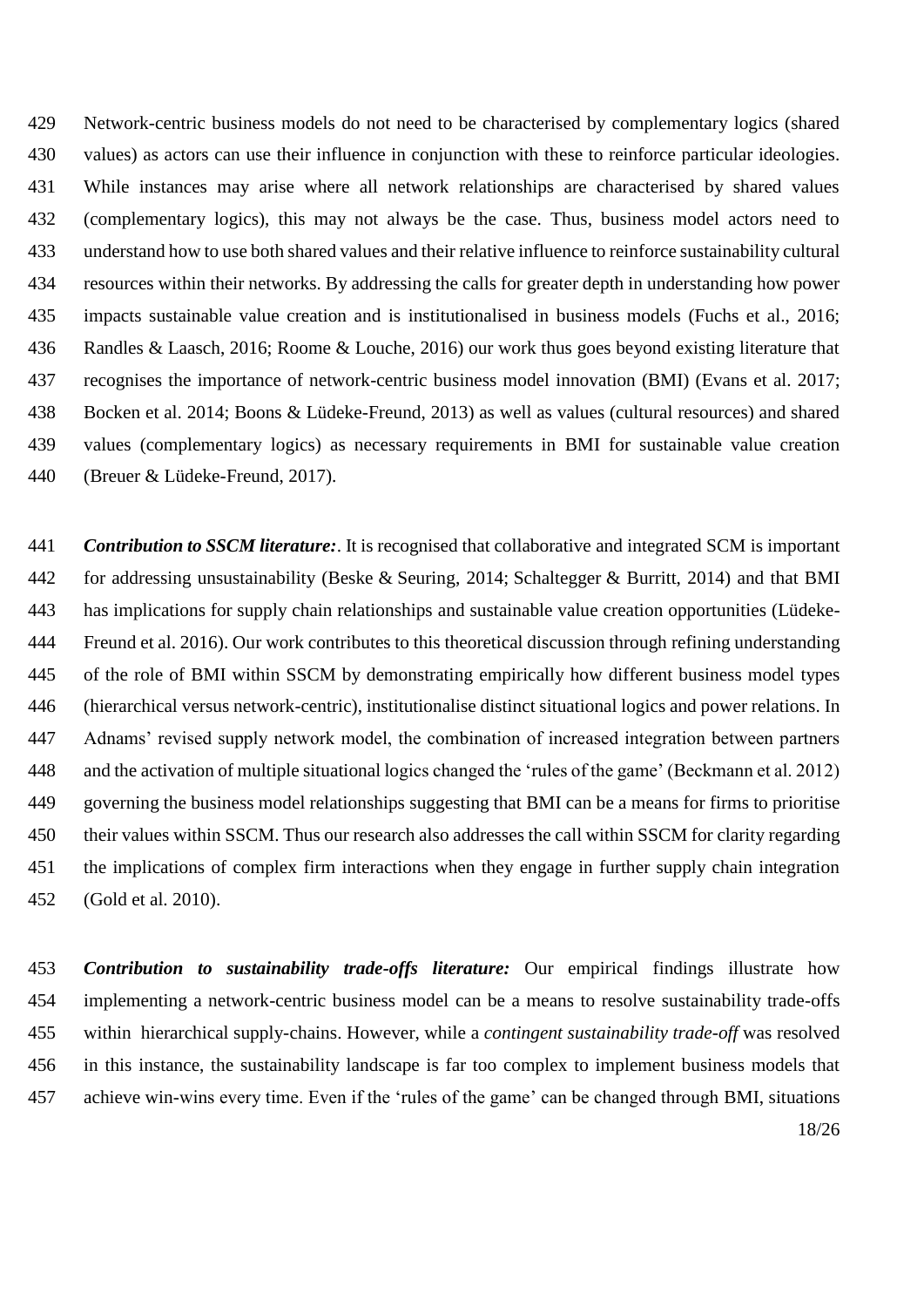will exist where *necessary trade-offs* exist or outcomes will be sub-optimal for a partner. Over- emphasising synergies can contribute to limited exploration of what organisations do when non- synergistic strategies are required (Hahn & Figge, 2011; Pagell & Shevchenko, 2014). Rather than seeking optimal outcomes that may not exist, organisations should be looking to *satisfice* as trade-offs may also be necessary to overcome situations characterised by contradictory logics. This is exemplified by Interface's "Climbing up Mt. Sustainability" initiative, where lower impact incremental solutions with positive short-term economic benefits can lead to greater sustainability performance in the long term. However, satisficing can come at the expense of more radical solutions urgently required to address unsustainability (Weissbrod & Bocken, 2017) or organisations addressing all of their negative social or environmental practices (Matthews et al. 2016; Pagell & Shevchenko, 2014) – representing an unresolved paradox in SSCM and SBM research.

 *Contribution to strategic management:* The RBV and RDT have been used to enrich explanatory power in SSCM (Sarkis et al. 2011; Halldorsson et al. 2015). Archer's (1995) lens provides an innovative way of coherently integrating RBV and RDT, and therefore can be regarded as a novel means to strengthen the 'relational' perspective in SSCM (Gold et al. 2010). All view firms as bundles of resources, but RBV places emphasis on internal resources in value creation (Peteraf & Barney, 2003), while RDT emphasises how a firm's lack of critical resources creates power dependencies (Pfeffer & Salancik, 1978). Thus, RBV acknowledges cultural resources in value creation, but neglects power relations and RDT focuses on power, but over-emphasises structural resources, neglecting cultural resources (Nienhüser, 2008).

 Archer's cultural-structural distinction illustrates how structural resources, ideologically conditioned by sustainability-related cultural resources, may be used. This distinction, combined with her concept of power relations, provide insights into how novel forms of value are enabled or inhibited by situational logics. This avoids the trap of being over-optimistic regarding the challenges of diffusing sustainability ideas and values into society, a persistent gap in extant sustainability literature (Fuchs et al., 2016; Randles & Laasch, 2016; Harris & Crane, 2002). As this study of situational logics shows, understanding how power is distributed and how it may be used to achieve value creation outcomes is an important addition to these theories.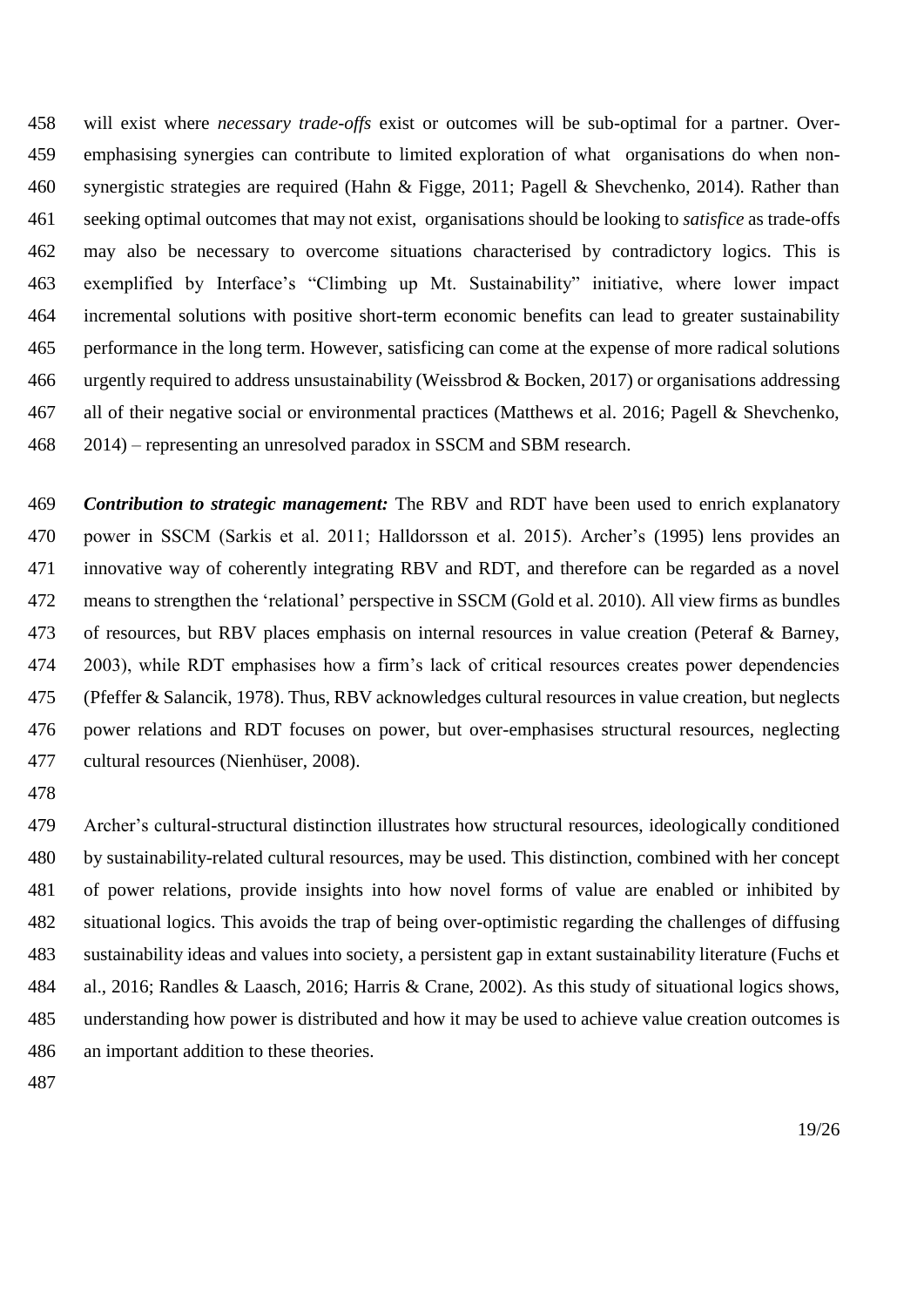#### **6. Conclusion**

 Our research has demonstrated how business models are underpinned by structural and cultural resource configurations which institutionalise power relations. The ensuing situational logics embed or resolve trade-offs, enabling or inhibiting sustainable value creation, illustrated by the value created in Adnams' supply chain versus network. Our case illustrated the key role of *complementary logics* in resolving sustainability-related trade-offs by changing the 'rules of the game' governing business model relationships.

 These insights contribute to the SBM, SSCM, sustainability trade-offs and strategic management literatures and have implications for organisations seeking to use business model innovation (BMI) to contribute to the development of sustainable supply networks. The paper refines our understanding of, first, how sustainable value creation in supply chains are mediated by social interactions of business model actors (Zott & Amit, 2010). Second, how business models institutionalise power relations (Fuchs et al. 2016; Randles & Laasch, 2016; Roome & Louche, 2016). Third, the extent to which sustainability trade-offs can be overcome (Pagell & Shevchenko, 2014; Beckman et al. 2012) through (BMI) that brings partners into new relationships. Fourth, using Archer (1995) as a lens represents a novel way of coherently integrating resource-based view (RBV) and resource-dependency theory (RDT) while strengthening the 'relational' in SSCM (Gold et al. 2010; Beske & Seuring, 2014; Schaltegger & Burritt, 2014).

 These findings are based on a single in-depth case study of how a network-centric BMI resolved the environmental and economic trade-off created by traditional malt supply chains. Therefore, further research on BMI is recommended in different sectors to refute, corroborate, or extend the insights developed - particularly in contexts where trade-offs between economic, social, and environmental values are resolved and conversely where the resolution of social and environmental trade-offs is prioritised ahead of economic value.

#### **7. Acknowledgements**

20/26 The authors thank the EPSRC Centre for Industrial Sustainability (RG64858), ESRC Centre for the Understanding of Sustainable Prosperity (ES/M010163/1) and Climate-KIC (Regulation (EU) No 1292/2013) for their funding. The authors also thank Adnams Plc. for access to their stakeholders and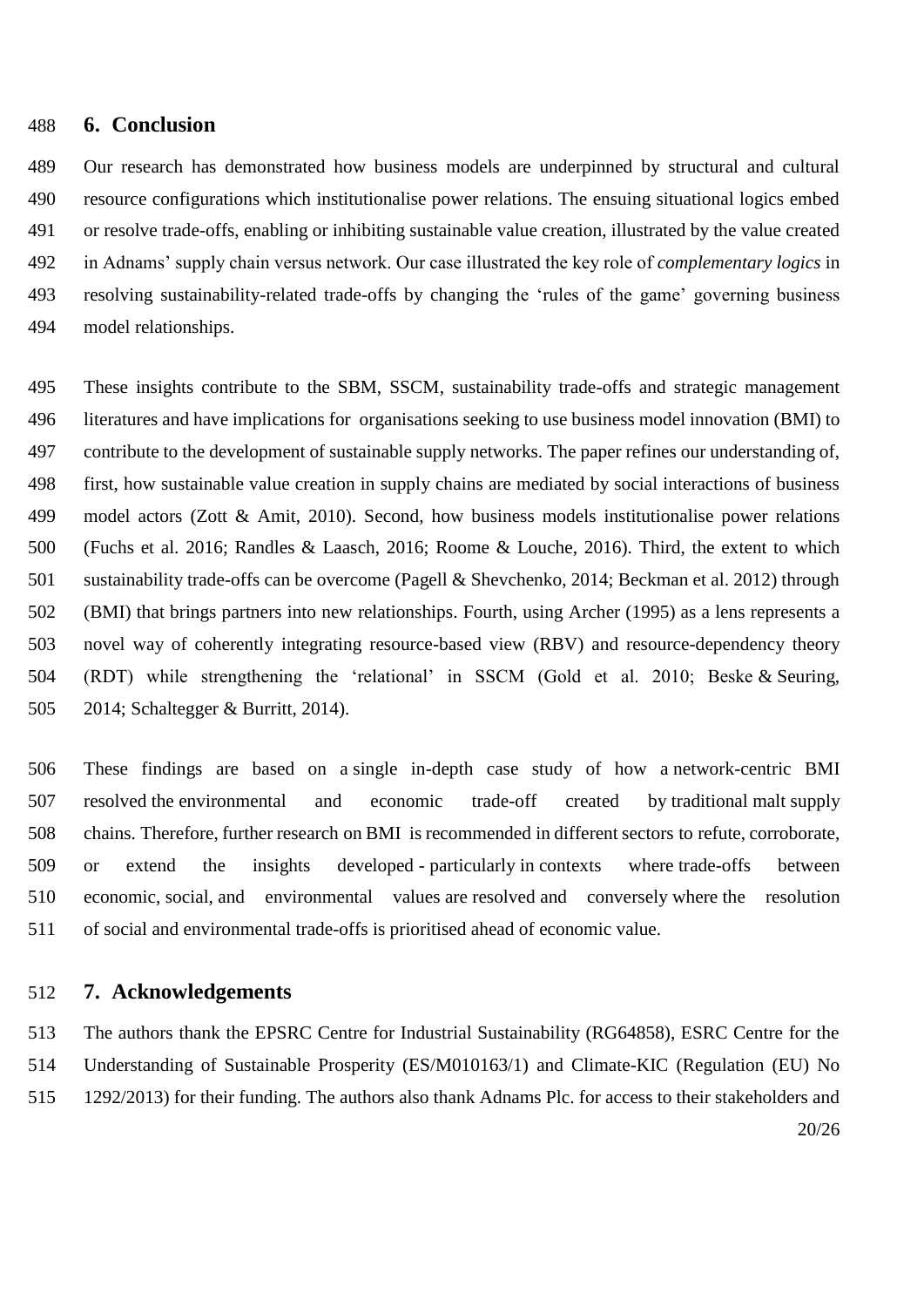the Editors and anonymous reviewers for their constructive comments.

#### **8. References**

- ADNAMS 2014. Internal Document: *Taking the Time Intro*. UK, Adnams.
- ALLEE, V. 2000. Reconfiguring the Value Network. *Journal of Business Strategy*, Vol 21, No.4.
- ARCHER, M. 1995. Realist social theory: the morphogenetic approach, University of Cambridge, U.K.
- BAKER, S.E. & EDWARDS, R. (eds) 2012. How many qualitative interviews is enough? *NCRM Methods Review Paper*. UK.
- BECKMANN, M., HIELSCHER, S. & PIES, I. (2012) Commitment Strategies for Sustainability:
- How Business Firms can Transform Trade-Offs into Win-Win Outcomes. *Bus. Strat. Env*. 23, 18-37.
- BESKE, P. & SEURING S. 2014. Putting sustainability into supply chain management. *Supply Chain Management: An International Journal*, 19, 3, 322-331.
- BBPA. 2013. 'The Beer Story calling Time on Duty' launch of new BBPA short film making the case for tax change. UK.
- BOCKEN, N. M. P., SHORT, S. W., RANA, P. & EVANS, S. 2014. A literature and practice review to develop sustainable business model archetypes. *JCLP*, 65, 42-56.
- BOONS, F. & LÜDEKE-FREUND, F. 2013. Business models for sustainable innovation: state-of-the-art and steps towards a research agenda. *JCLP*, 45, 9-19.
- BOWMAN, C. & AMBROSINI, V. 2000. Value Creation Versus Value Capture: Towards a Coherent Definition of Value in Strategy. *BJM*. 11, 1, 1-15.
- BRAZIOTIS, C., BOURLAKIS, M., ROGERS, H. & TANNOCK, J. 2013. Supply chains and supply

21/26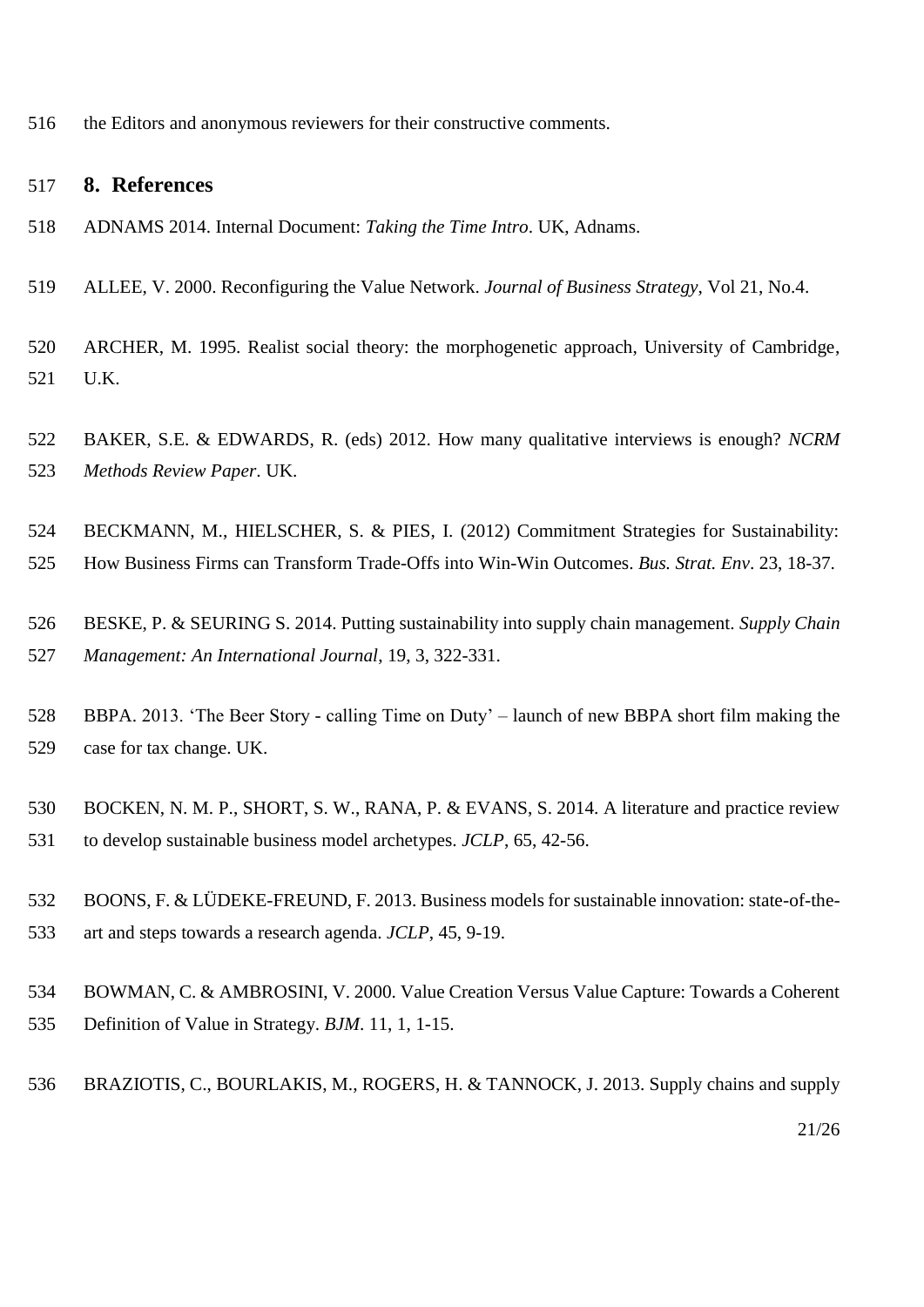- networks: distinctions and overlaps. *Supply Chain Management: An International Journal*, 18, 644- 652.
- BREUER, H & LÜDEKE-FREUND, F. (2017) Values-Based Network and Business Model Innovation. *Int. J. Innov. Mgt*. 21, 3. 1-35.
- DEN OUDEN, E. 2012. *Innovation Design: Creating Value for People, Organizations and Society*. London: Springer.
- DYER, J.H. & SINGH, H. 1998. The relational view: cooperative strategy and sources of inter-organizational competitive advantage. *AMR*. 23, 4, 660-679.
- DYLLICK, T. & MUFF, K. (2016) Clarifying the Meaning of Sustainable Business: Introducing a Typology from Business-as-Usual to True Business Sustainability. OAE, 29, 2, 156-174.
- ESAFAHBODI, A., ZHANG, Y. & WATSON, G. 2016. Sustainable supply chain management in emerging economies: Trade-offs between environmental and cost performance. *IJPE*, [181,](http://www.sciencedirect.com/science/journal/09255273/181/part/PB) 350-366.
- EVANS, S., VLADIMIROVA, D., HOLGADO, M., VAN FOSSEN, K., YANG, M., SILVA, E. &
- BARLOW, C.Y. 2017. Business Model Innovation for Sustainability: Towards a Unified Perspective for Creation of Sustainable Business Models*. Bus. Strat. Env*.
- FLYVBERG, B. 2006. Five Misunderstandings About Case Study Research. *Qualitative Inquiry,* 12**,** 219.
- FREEMAN, R.E. 2010 Managing for Stakeholders: Trade-offs or Value Creation. *JBE*. 96, 7-9.
- FUCHS, D., DI GUILO, A., GLAAB, K., LOREK, S., MANIATES, M., PRINCEN, T. & ROPKE, I. 2016. Power: the missing element in sustainable consumption and absolute reductions research and action. *JCLP*, 132, 298-307.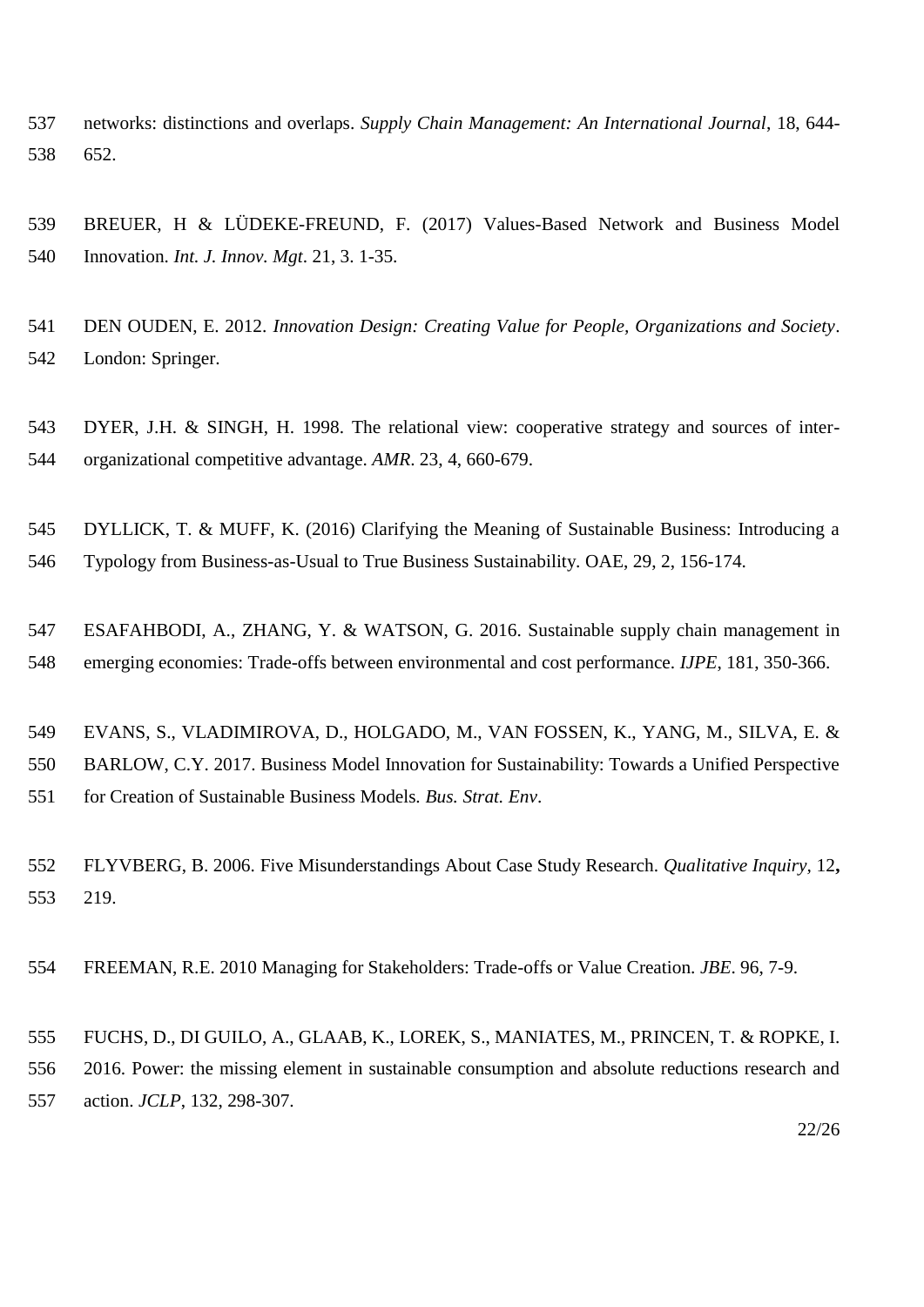- GOLD, S., SEURING, S. & BESKE, P. (2010). Sustainable Supply Chain Management and Inter-Organizational Resources: A Literature Review. *Corp. Soc. Responsib. Environ. Mgmt*. 17, 230-245.
- HAHN, T. & FIGGE, F. (2011). Beyond the Bounded Instrumentality in Current Corporate Sustainability Research: Toward an Inclusive Notion of Profitability, *JBE*, 104, 325-345.
- HALLDÓRSSON, A., HSUAN, J. & KITZAB, H. 2015. Complementary theories to supply chain management revisited – from borrowing theories to theorizing. *Supply Chain Management: An International Journal*, 20, 6, 574-586.
- HARRIS, L.C., & CRANE, A. 2002. The greening of organizational culture: Management views on the depth, degree, and diffusion of change. *JOCM*, 15, 3, 214-234.
- LANGLEY, A. 1999. Strategies for Theorising from Process Data. *AMR*, Vol, 24, No, 4, 691-710.
- LASZLO, C., SHERMAN, D., WHALEN, J. & ELLISON, J. 2005. Expanding the Value Horizon: Stakeholders as a Source of Competitive Advantage. *JCC*, 12, 65-76.
- LAVIE, D. 2006 The competitive advantage of interconnected firms: An extension of the resource-based view. *AMR*, 31, 3, 638–658.
- LINNENLUECKE, M. & GRIFFITH, A. 2010. Corporate sustainability and organizational culture. *JWB*. 45, 357-366.
- LÜDEKE-FREUND, F., GOLD, S. & BOCKEN, N. 2016. Sustainable Business Model and Supply Chain Conceptions – Towards an Integrated Perspective, Bals, L. & Tate, W. (Eds.): *Implementing Triple Bottom Line Sustainability into Global Supply Chains*. Sheffield: Greenleaf, 337-363.
- 
- LEPAK, D. P., SMITH, K. G. & TAYLOR, M. S. 2007. Value Creation and Value Capture: A Multilevel Perspective. *AMR,* 32, 180-194.
- 23/26 MATTHEWS, L., POWER, D., TOUBOULIC, A. & MARQUES, L. 2016. Building Bridges: Toward Alternative Theory of Sustainable Supply Chain Management. *Journal of Supply Chain Management*.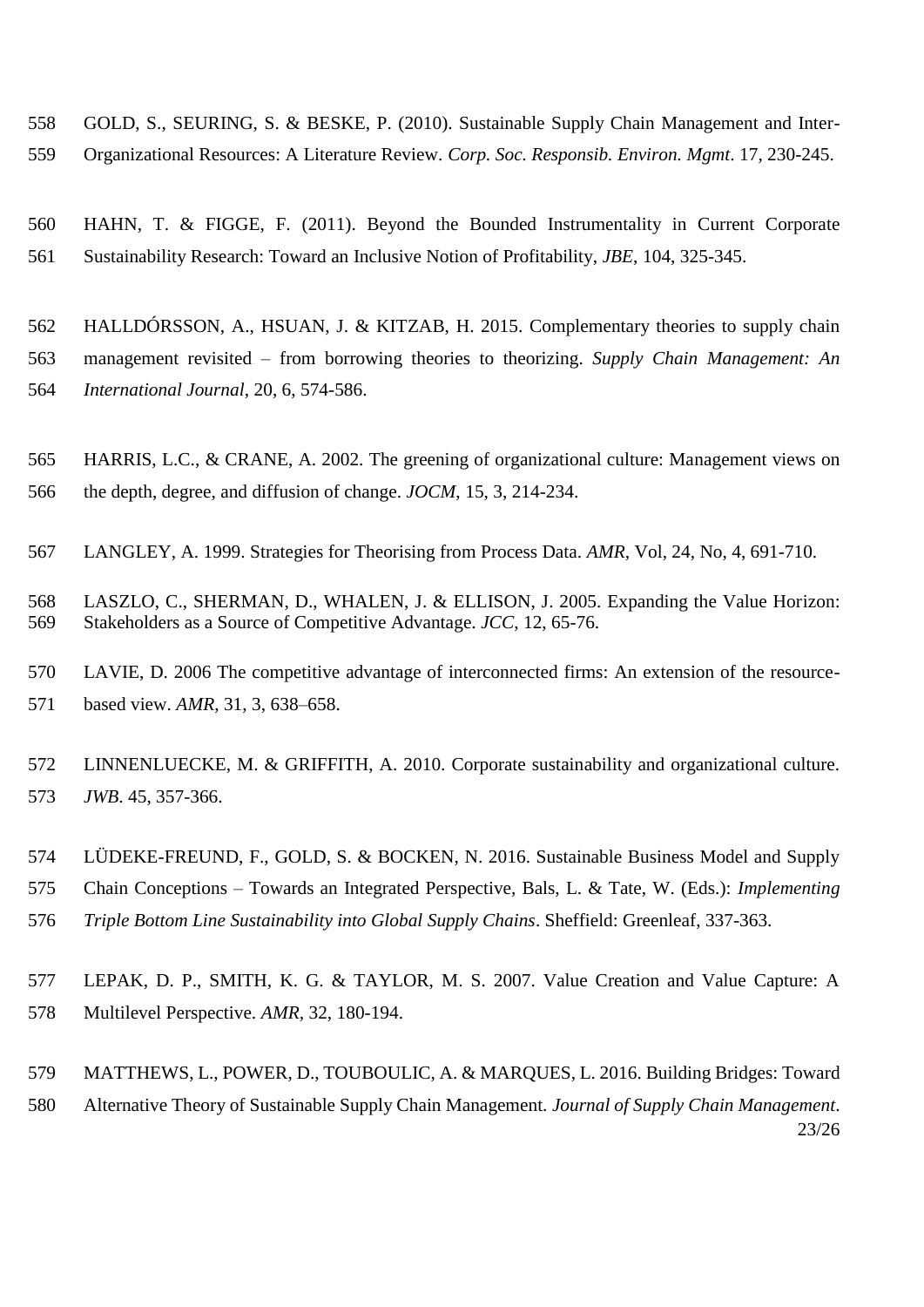52(1). 82-94.

- MOORE, J. F. 1996. The Death of Competition, NY, U.S.A., HarperBusiness.
- NIENHÜSER, W. 2008. Resource Dependence Theory How Well Does It Explain Behavior of Organizations? *Management Revue*, 19, 9-32.
- NORMANN, R. & RAMIREZ, R. 1993. From Value Chain to Value Constellation. *HBR,*July-August.
- PAGELL, M. & SHEVCHENKO, A. 2014. Why research in sustainable supply chain management should have no future. *Journal of Supply Chain Management*. 50,1, 44-55.
- PETERAF, M. A. & BARNEY, J. B. 2003. Unravelling the resource-based tangle. *Managerial and Decision Economics*, 24, 309-323.
- PFEFFER, J. & SALANCIK, G. R. 1978. *The External Control of Organizations: A Resource Dependence Approach*, USA, Harper & Row.
- RANDLES, S. & LAASCH, O. 2016. Theorising the Normative Business Model. *OAE*, Vol 29, Issue 1, 53–73.
- RAUTER, R., JONKER, J. & BAUMGARTNER, R.J. (2017) Going one's own way: drivers in developing business models for sustainability. *JCLP*, 140, 144-154.
- ROOME, N. & LOUCHE, C. 2016. Journeying Toward Business Models for Sustainability: A Conceptual Model Found Inside the Black Box of Organisational Transformation. *OAE*, Vol 29, Issue 1, 11-35.
- SARKIS, J., ZHU, Q. & LAI, K. 2011. An Organizational Theoretic Review of Green Supply Chain Management Literature, *IJPE*, 130,1, 1-15.
- SALDȦNA, J. 2013. *The Coding Manual for Qualitative Researchers*. USA, Sage.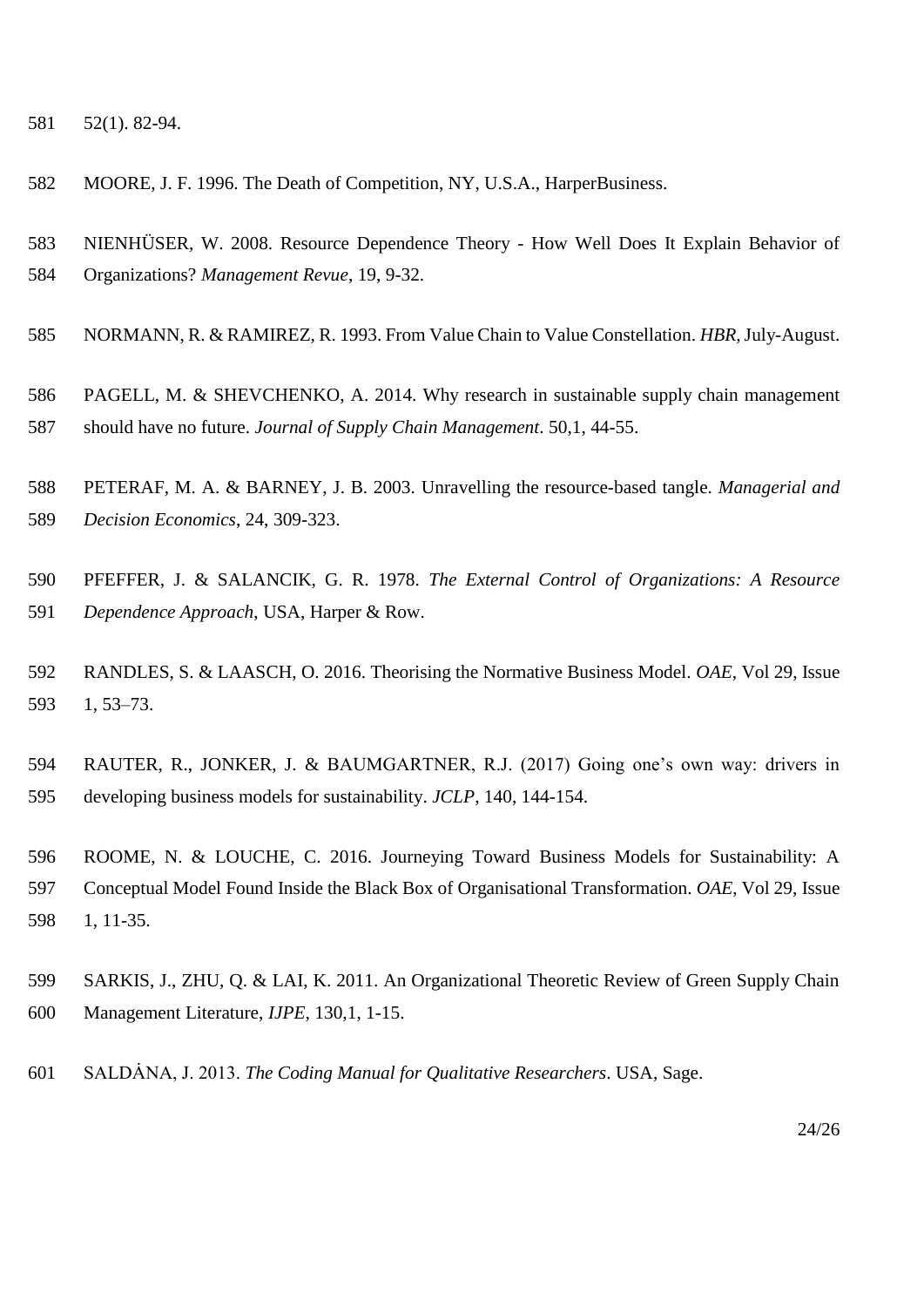- SCHALTEGGER, S., HANSEN, E. G. & LÜDEKE-FREUND, F. 2016. Business Models for Sustainability: Origins, Present Research, and Future Avenues. *OAE*, Vol 29, Issue 1, 3-10.
- SCHALTEGGER, S. & BURRITT, R. 2014. Measuring and managing sustainability performance in supply chains: Review and sustainable supply chain management framework. *Supply Chain Management: An International Journal*, 19, 3, 232-241.
- SEURING, S. & MÜLLER, M, 2008. Core Issues in Sustainable Supply Chain Management a Delphi Study. Bus. Strat. Env., 17, 455-466.
- STUBBS, W. & COCKLIN, C. 2008. Conceptualizing a "Sustainability Business Model". *OAE*, 21, 103-127.
- TREGIDGA, H., KEARINS, K., MILNE, M. 2013. The Politics of Knowing "Organizational Sustainable Development". *OAE*. 26(1), 102-129.
- TSOUKAS, H. 2009. Craving for Generality and Small-N Studies: A Wittgensteinian Approach towards the Epistemology of the Particular in Organization and Management Studies. Buchanan, D. & Bryman, A. (Eds). *The SAGE Handbook of Organizational Research Methods*, UK: Sage Publications Ltd., 285-301.
- TURNBULL, K. J. & VERITY, J. 2011. *Adnams - A Living Company: New perspectives on Leadership*, Case #312-124-1. UK: Cranfield School of Management.
- UPWARD, A. & JONES, P. (2016) An Ontology for Strongly Sustainable Business Models: Defining an Enterprise Framework Compatible With Natural and Social Science. *OAE*, 29, 1, 97-123.
- WEICK, K. 1989. Theory construction as disciplined imagination. AMR. 14: 516-531.
- WEISSBROD, I. & BOCKEN, N. 2017. Developing sustainable business experimentation capability - A case study. *JCLP,* 142, 2663-2676.